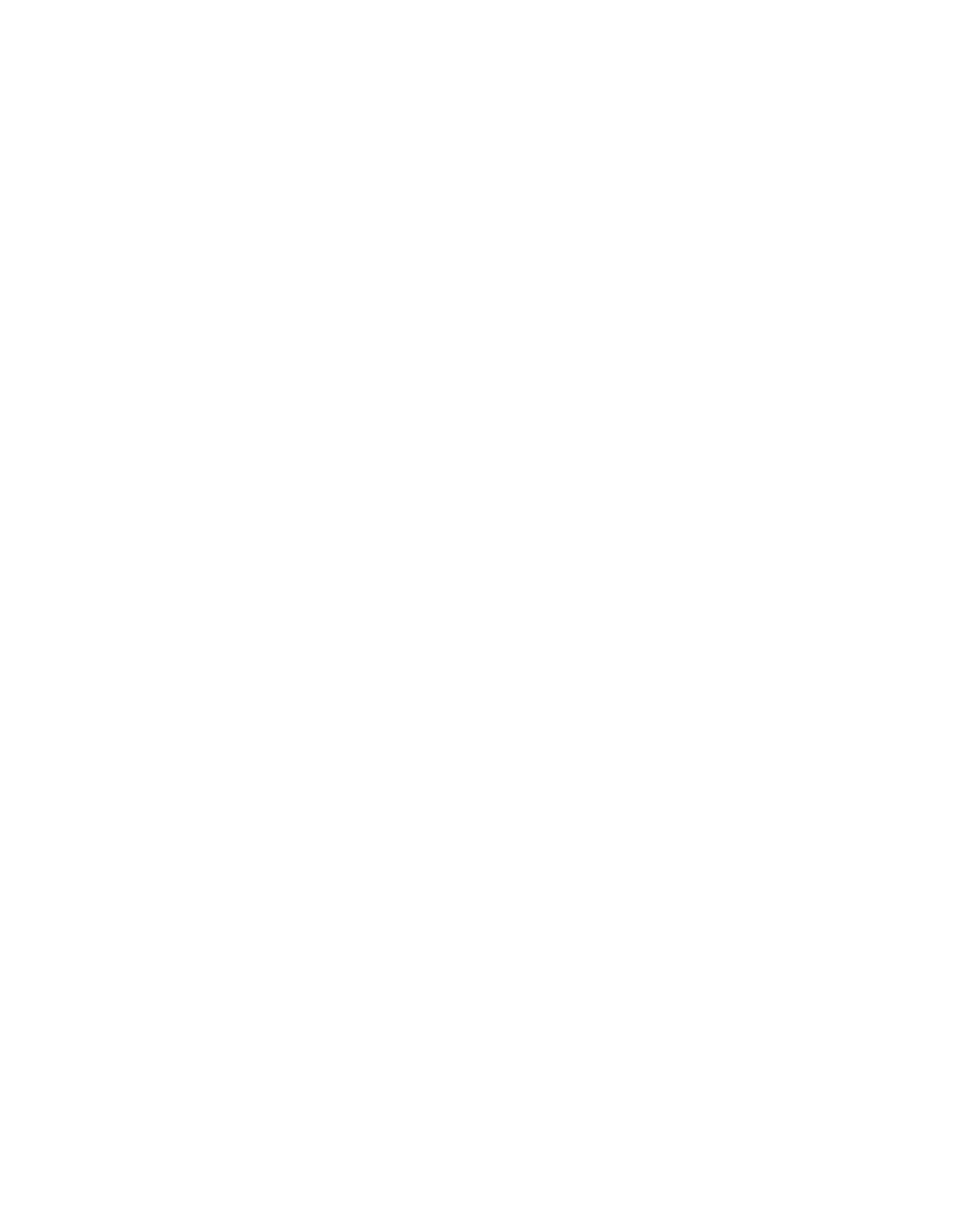# DOMESTIC RESOURCE MOBILIZATION CASE STUDY: THE PHILIPPINES

### Leadership in Public Financial Management II (LPFM II)

| Program title:           | Leadership in Public Financial Management II |
|--------------------------|----------------------------------------------|
| Sponsoring USAID office: | USAID/E3                                     |
| COR:                     | <b>Theresa Stattel</b>                       |
| Contract number:         | AID-OAA-TO-14-00040                          |
| Contractor:              | <b>Nathan Associates</b>                     |
| Date of publication:     | December 12, 2017                            |
| Author:                  | Bruce Bolnick, Pooja Singh                   |

#### DISCLAIMER

This document is made possible by the support of the American people through the United States Agency for International Development (USAID). Its contents are the sole responsibility of the author(s) and do not necessarily reflect the views of USAID or the United States government.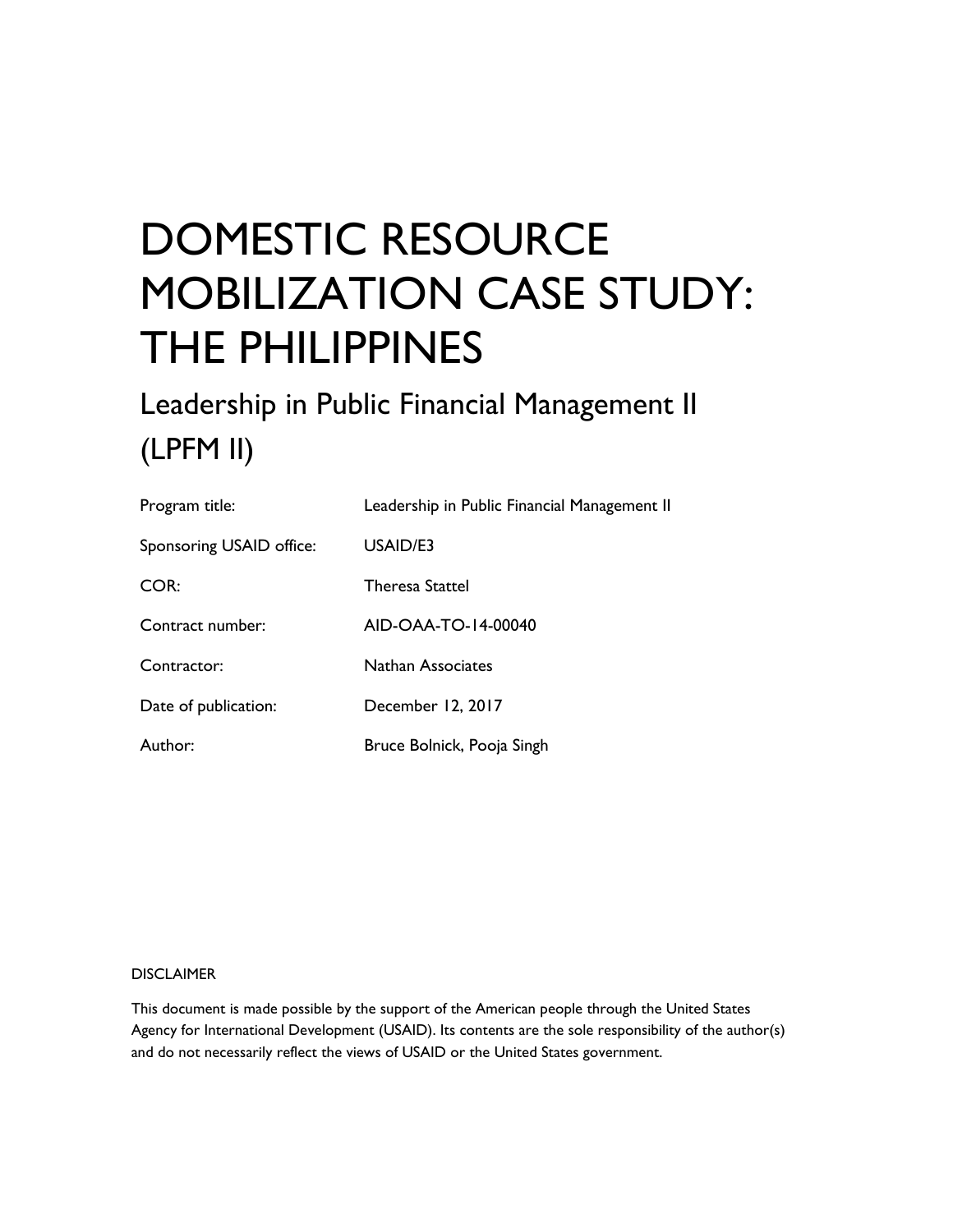# **CONTENTS**

| <b>Acknowledgments</b>                                    | j   |              |
|-----------------------------------------------------------|-----|--------------|
| <b>Acronyms</b>                                           | ii  |              |
| <b>Preface</b>                                            | iii |              |
| <b>Executive Summary</b>                                  | iv  |              |
| <b>DRM Case Study: The Philippines</b>                    | ı   |              |
| Introduction: Economic Conditions                         |     |              |
| Revenue Trends: A Lost Decade and Partial Recovery        |     |              |
| The DRM Reforms                                           |     | 4            |
| Constraints to Higher Revenue Yields Despite Reforms      |     | 9            |
| <b>Contribution of Donor Support</b>                      |     | $\mathbf{I}$ |
| Lessons Learned                                           |     | 12           |
| Appendix A - Timeline of Major Tax Policy Reforms         | 14  |              |
| Appendix B - Timeline of Major Tax Administration Reforms | 16  |              |
| <b>Appendix C - Philippines Data</b>                      | 18  |              |
| <b>Selected Bibliography</b>                              | 24  |              |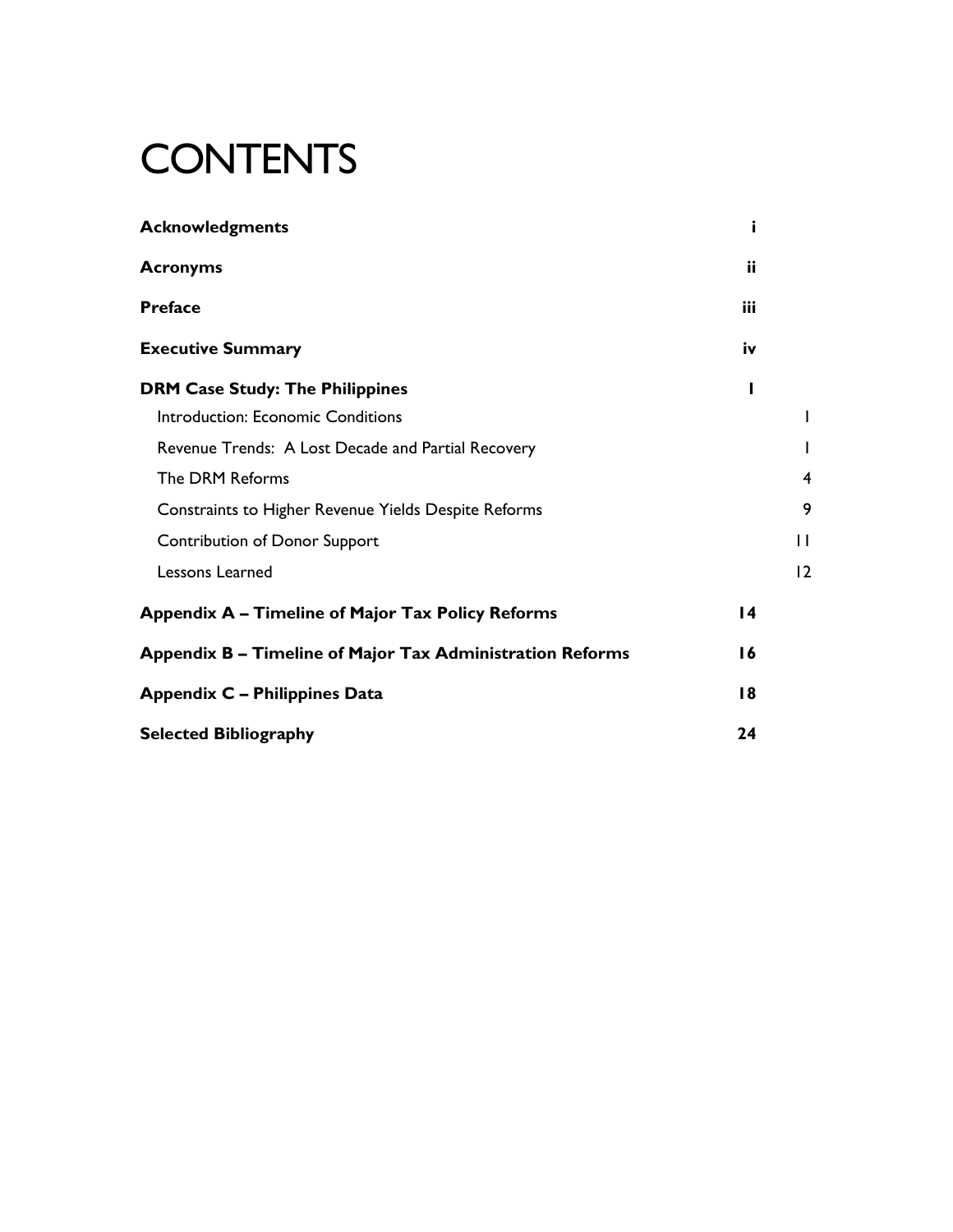### Acknowledgments

Bruce Bolnick and Pooja Singh wrote this case study for Nathan Associates Inc. based on desk research and interviews (by phone or Skype) with several experts on domestic revenue mobilization in the Philippines. The authors wish to express special thanks to the following experts who agreed to provide in-depth information through direct interviews: Kim Jacinto-Henares (former Commissioner, Bureau of Internal Revenue), Filomeno Sta. Ana, III (Chairperson, Action for Economic Reforms), Margaret Cotton (Revenue Advisor, International Monetary Fund), Princess Shimmadar Manaois-Battung (Project Management Specialist, USAID/Philippines), Roberto Toso (Chief of Party, USAID Facilitating Public Investment Project), Jem Armovit (Senior Economist and Tax Policy Expert, USAID Facilitating Public Investment Project), Arnelyn Abdon (M&E Specialist, USAID Facilitating Public Investment Project), and Francis Xavier Vicente (independent tax specialist).

The authors also thank Manaois-Battung and Jem Armovit for introducing us to key interviewees, and thank Ramon Clarete for providing the team with local support in Manila for data collection from the National Tax Research Center. They also thank the following for helpful comments on a draft version of this study: Margaret Cotton, Roberto Toso, Jem Armovit, Arnelyn Abdon, Admir Zajmovic, Ramon Clarete, and economists at USAID, especially Dr. David Dod in Washington and Princess Shimmadar Manaois-Battung in Manila. Thanks also to Janine Mans, who helped to organize and supervise the work; Timothy Fila, who helped with contract matters, both under the USAID Leadership in Public Finance Management (LPFM) II project; and to David Dod at USAID for his overall supervision and guidance on the assignment. The authors also express our gratitude to Dr. Mark Gallagher for essential contributions in collaborating on the design for the DRM case studies. All these contributions are greatly appreciated, though the authors bear sole responsibility for the contents.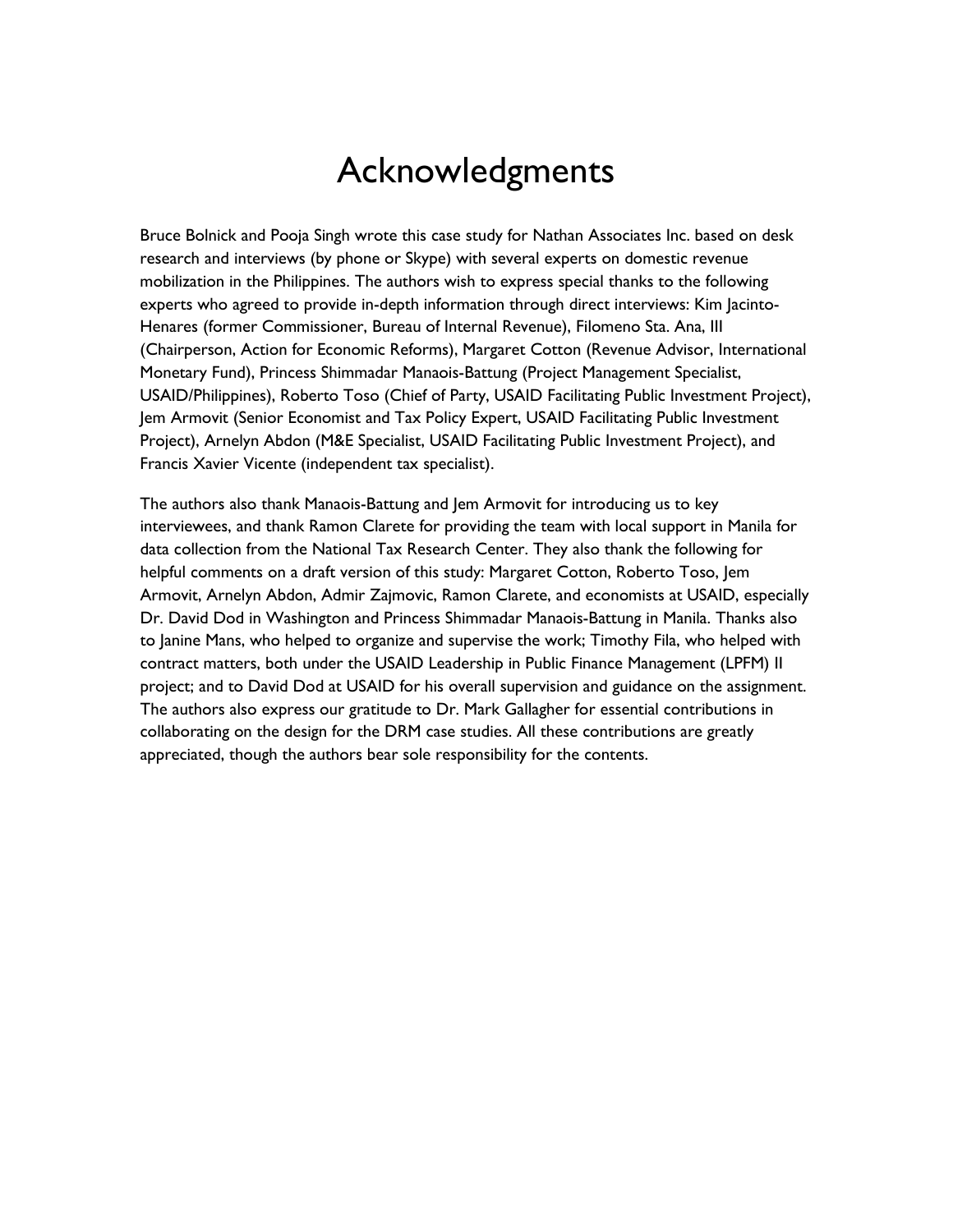# Acronyms

| <b>ASEAN</b> | Association of Southeast Asian Nations         |
|--------------|------------------------------------------------|
| <b>BIR</b>   | <b>Bureau of Internal Revenue</b>              |
| <b>BOC</b>   | <b>Bureau of Customs</b>                       |
| <b>CIT</b>   | Corporate Income Tax                           |
| <b>CMTA</b>  | <b>Customs Modernization and Tariff Act</b>    |
| <b>CTRP</b>  | Comprehensive Tax Reform Program               |
| <b>DRM</b>   | <b>Domestic Resource Mobilization</b>          |
| <b>DOF</b>   | Department of Finance                          |
| e2M          | <b>Electronic to Mobile</b>                    |
| eFPS         | Electronic Filing and Payment System           |
| eTIS         | Electronic Tax Information System              |
| E-VAT        | <b>Expanded Value Added Tax</b>                |
| FPI.         | <b>Facilitating Public Investment</b>          |
| <b>GDP</b>   | <b>Gross Domestic Product</b>                  |
| <b>IMF</b>   | International Monetary Fund                    |
| <b>ITS</b>   | <b>Integrated Tax System</b>                   |
| <b>LPFM</b>  | Leadership in Public Financial Management      |
| <b>LTS</b>   | Large Taxpayer Service                         |
| <b>MCC</b>   | Millennium Challenge Corporation               |
| <b>NARA</b>  | National Authority for Revenue Administration  |
| <b>NTRC</b>  | National Tax Research Center                   |
| <b>PHP</b>   | <b>Philippine Peso</b>                         |
| <b>PIT</b>   | Personal Income Tax                            |
| <b>RARP</b>  | Revenue Administration and Reform Project      |
| <b>RATE</b>  | <b>Run After Tax Evaders</b>                   |
| <b>RATS</b>  | Run After The Smugglers                        |
| <b>STA</b>   | Sin Tax Act                                    |
| <b>TCP</b>   | <b>Tax Computerization Project</b>             |
| <b>TIMTA</b> | Tax Incentives Management and Transparency Act |
| <b>TRAIN</b> | Tax Reform for Acceleration and Inclusion Act  |
| <b>VAT</b>   | Value Added Tax                                |
| <b>WTO</b>   | <b>World Trade Organization</b>                |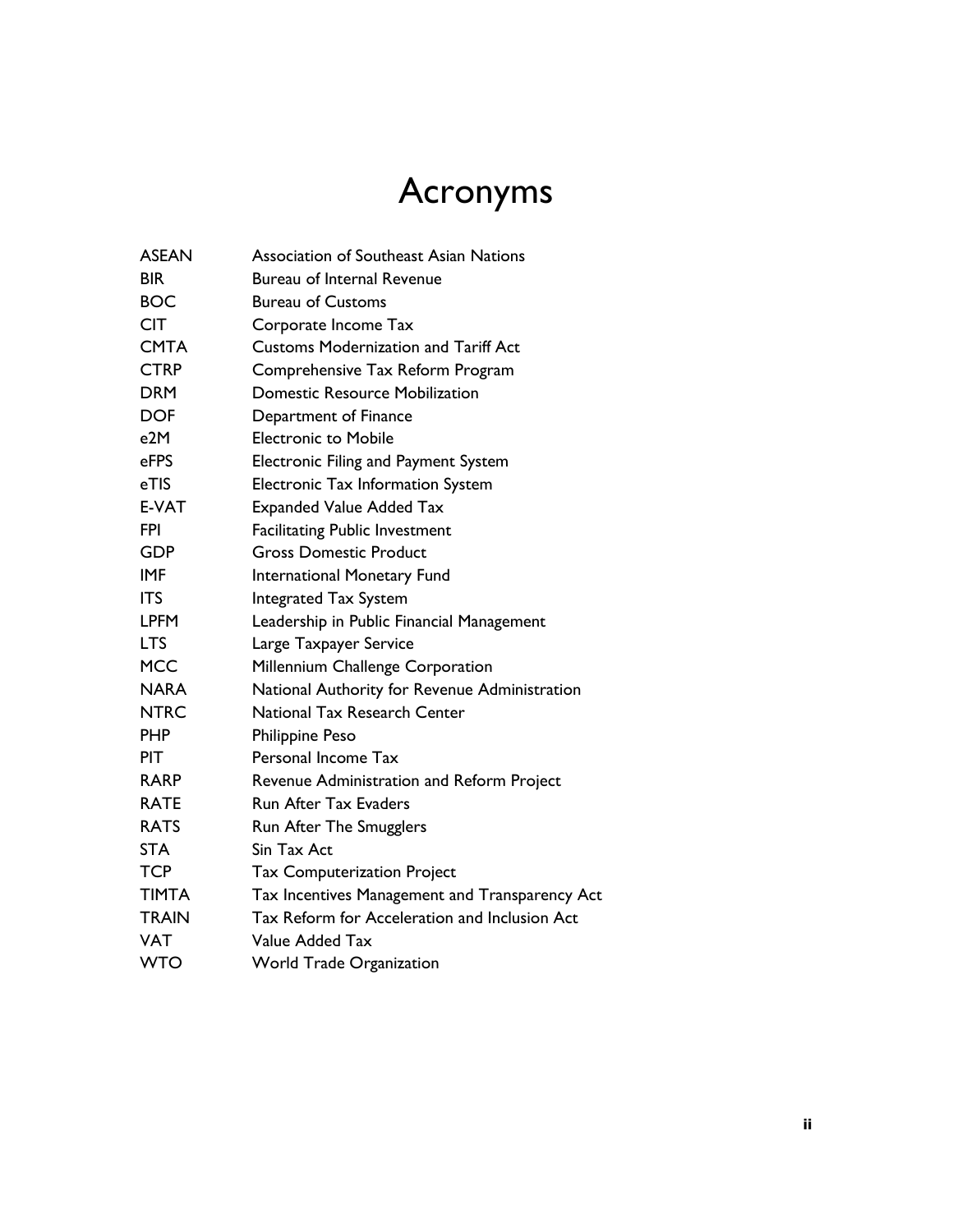### Preface

Programs to strengthen domestic resource mobilization  $(DRM)^+$  in developing countries are important not only to curtail reliance on donor funding, but more importantly to provide the governments with a dependable, sustainable, and steadily expanding source of domestic revenue for investing in development and delivering essential public goods and services. Effective DRM programs can also be a foundation for building good governance and enhancing accountability in public finance management. In addition, DRM programs can deliver major economic benefits by creating tax systems that foster more efficient private sector development.

The 2015 Addis Ababa Action Agenda on Financing for Development placed DRM front and center as a goal in its own right—and as the most viable mechanism for achieving the United Nations Sustainable Development Goals. To follow up on the Addis Agenda, the Addis Tax Initiative was established, underpinning the international community's commitment to help developing countries strengthen their DRM efforts.

Developing countries face enormous challenges as they seek to improve revenue performance. These challenges include weak administrative and enforcement capacity, an inherently narrow tax base, a prevalence of informal sector activities, a culture of low tax compliance, and deepseated problems with corrupt practices and politically driven tax favors.

Notwithstanding these challenges, many developing countries—including the Philippines—have shown progress in strengthening DRM. This case study tells the story of the Philippines' efforts to enhance revenue performance and provide better services for the country's taxpayers.

 $\overline{a}$ 

<span id="page-6-0"></span><sup>1</sup> DRM, in its broadest sense, encompasses not only efforts to enhance government revenues but also the government's ability to effectively budget and efficiently spend financial resources to provide public goods and services. This study, however, focuses solely on the revenue side of budget performance.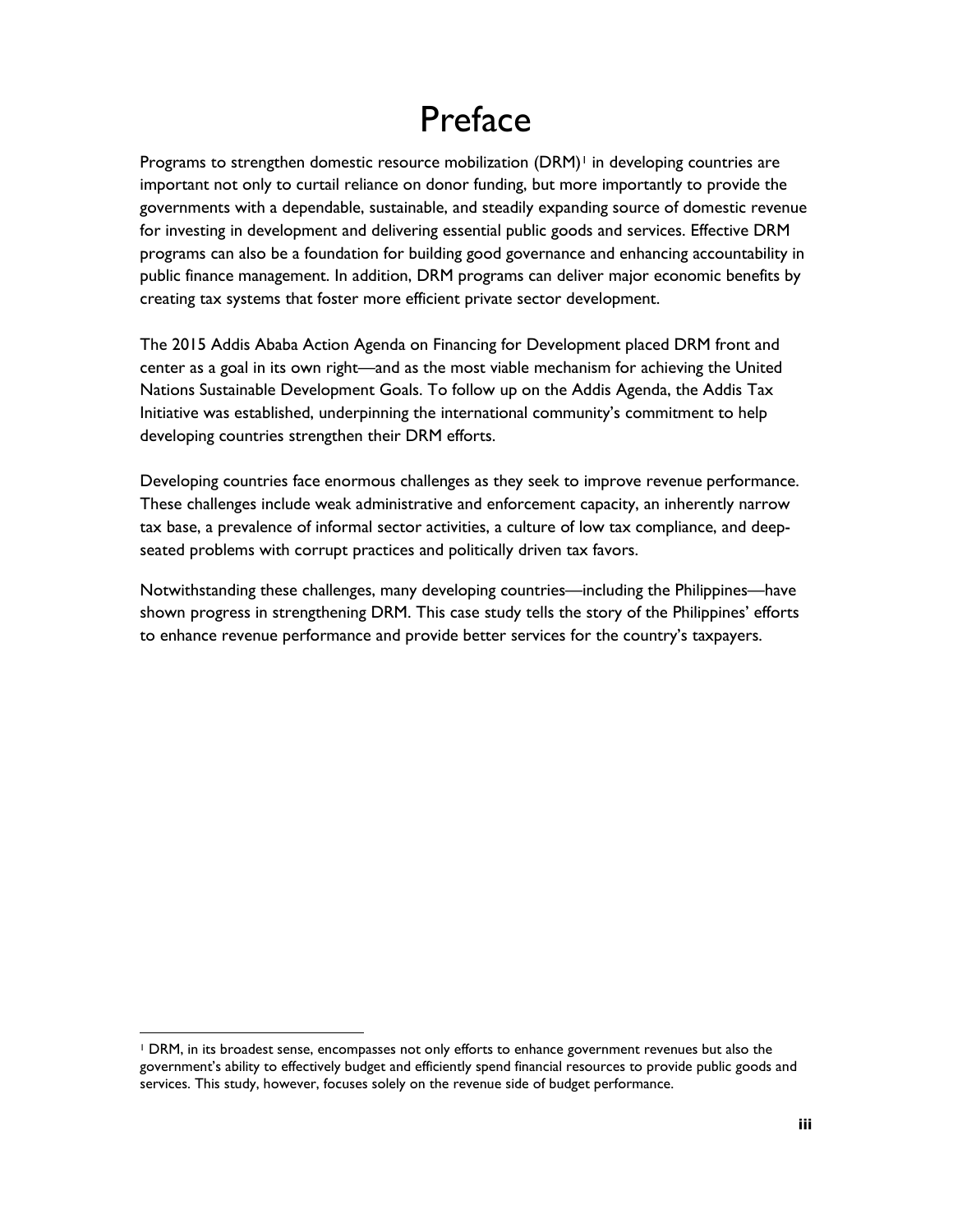### Executive Summary

The Philippine economy faced two severe international financial crises over the past two decades (1996–2016). But, in each case, economic growth quickly resumed and inflation

stabilized, thanks to prudent macroeconomic policies. Tax revenues, however, slipped from 15.4 percent of GDP in 1997 to just 11.8 percent in 2004 (Figure 1). Policy measures to plug this gap boosted the tax ratio to 13.5 percent of GDP in 2007, but tax cuts to cushion effects of the global financial crisis knocked the ratio back to 12.4 percent in 2010. Since then, the tax ratio has rebounded by 1.6 percentage points through a combination of policy reforms and



measures to strengthen tax administration and facilitate compliance. Even so, the tax ratio in 2016 remained well below the 1997 peak.

To fund an increase in priority spending on infrastructure and social services, the Duterte government is promoting a Comprehensive Tax Reform Program. Phase I entails the Tax Reform for Acceleration and Inclusion (TRAIN) bill, which has passed both chambers and is currently going through a bicameral reconciliation process. The TRAIN legislation represents the first major overhaul of the tax system since 1997. That earlier reform program, however, had several key deficiencies, including lack of adjustments for inflation. It also suffered from revenue reversals caused by a proliferation of tax incentives and exemptions.

Before TRAIN, the most important policy reform over the past decade has been the 2012 Sin Tax Act (STA), which corrected critical problems with the excise tax on tobacco and alcohol products. The STA narrowly survived opposition from vested interests because it was framed not just as a fiscal measure, but also as a public health measure. On the administrative side, the most important reform since 1997 was the creation of the Large Taxpayers Service at the Bureau of Internal Revenue in 2000, focusing resources on the most important segment of taxpayers. Other major administrative reforms have been in the areas of computerization, simplification of compliance, enforcement, and public awareness. These improvements in tax administration have been an important source of the revenue gains achieved since 2010. Despite the reform efforts, revenue gains have been weakened by continuing expansion of special tax breaks, bank secrecy laws that hinder tax audits, lack of inflation adjustments to the excise on petroleum products, human and financial resource constraints in the revenue bureaus, and ongoing problems with corruption.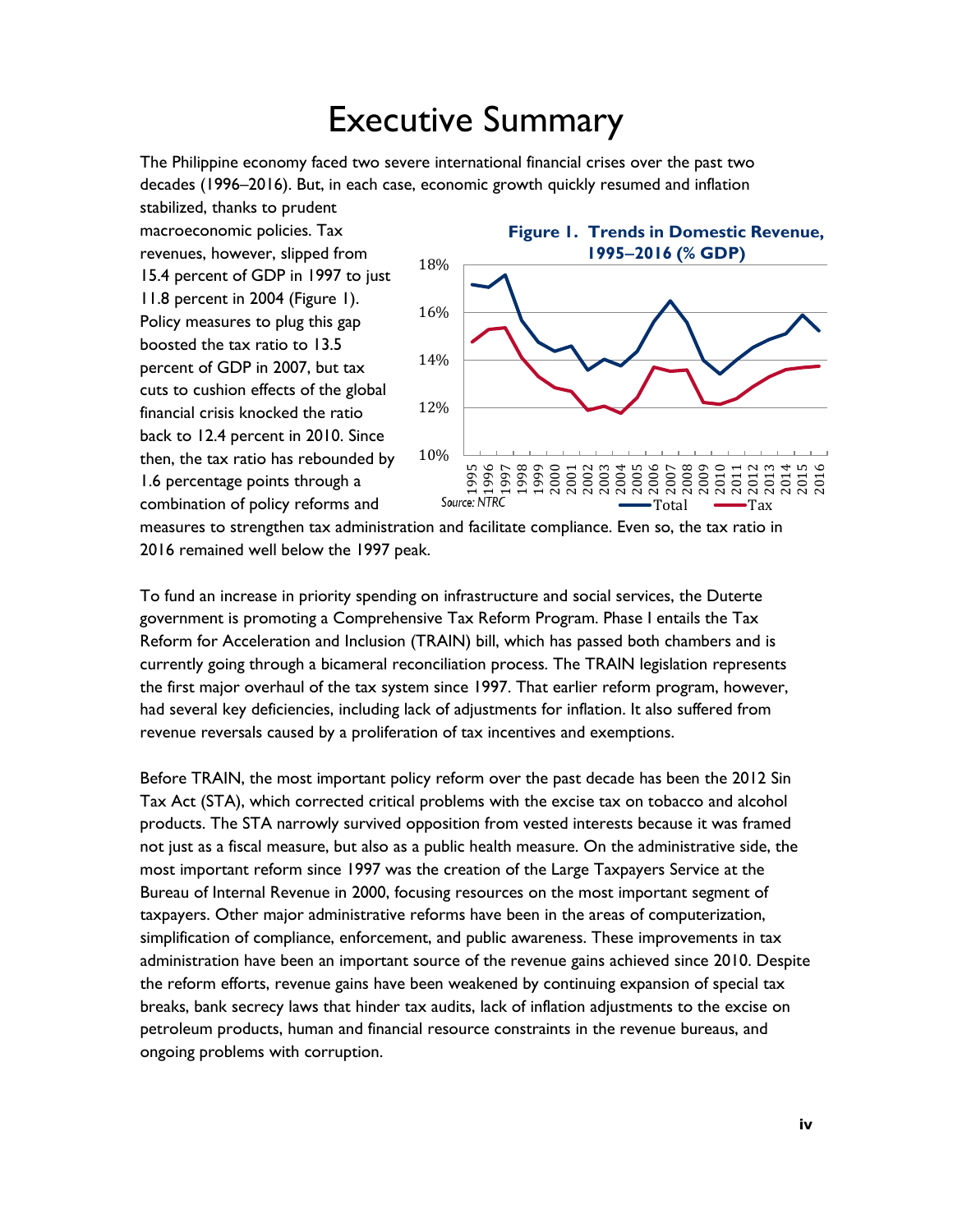The case of the Philippines offers several valuable lessons for DRM programs more broadly. First, as illustrated by the 2012 STA, success against vested interests requires coordination across government departments combined with broad, active grassroots support and innovative packaging, such as earmarking a portion of the revenues for social programs. Second, to achieve any significant results in a democratic institutional environment, reforms must be home grown and viewed as such; even so, international partners have a vital role to play in supporting the government with technical and financial assistance. Third, the Philippine experience underscores the need to curb revenue leakages caused by politically driven loopholes and exemptions that can undermine otherwise sound, effective reforms. Fourth, constraints on access to financial information, exemplified by stringent bank secrecy laws in the Philippines, and seriously hamper efforts to strengthen tax investigations and audits. Fifth, political will for reform must be sustained over several years for major reforms to gain traction. Finally, tax reforms work best when the overarching governance environment achieves a suitable balance between operational autonomy and accountability in tax administration.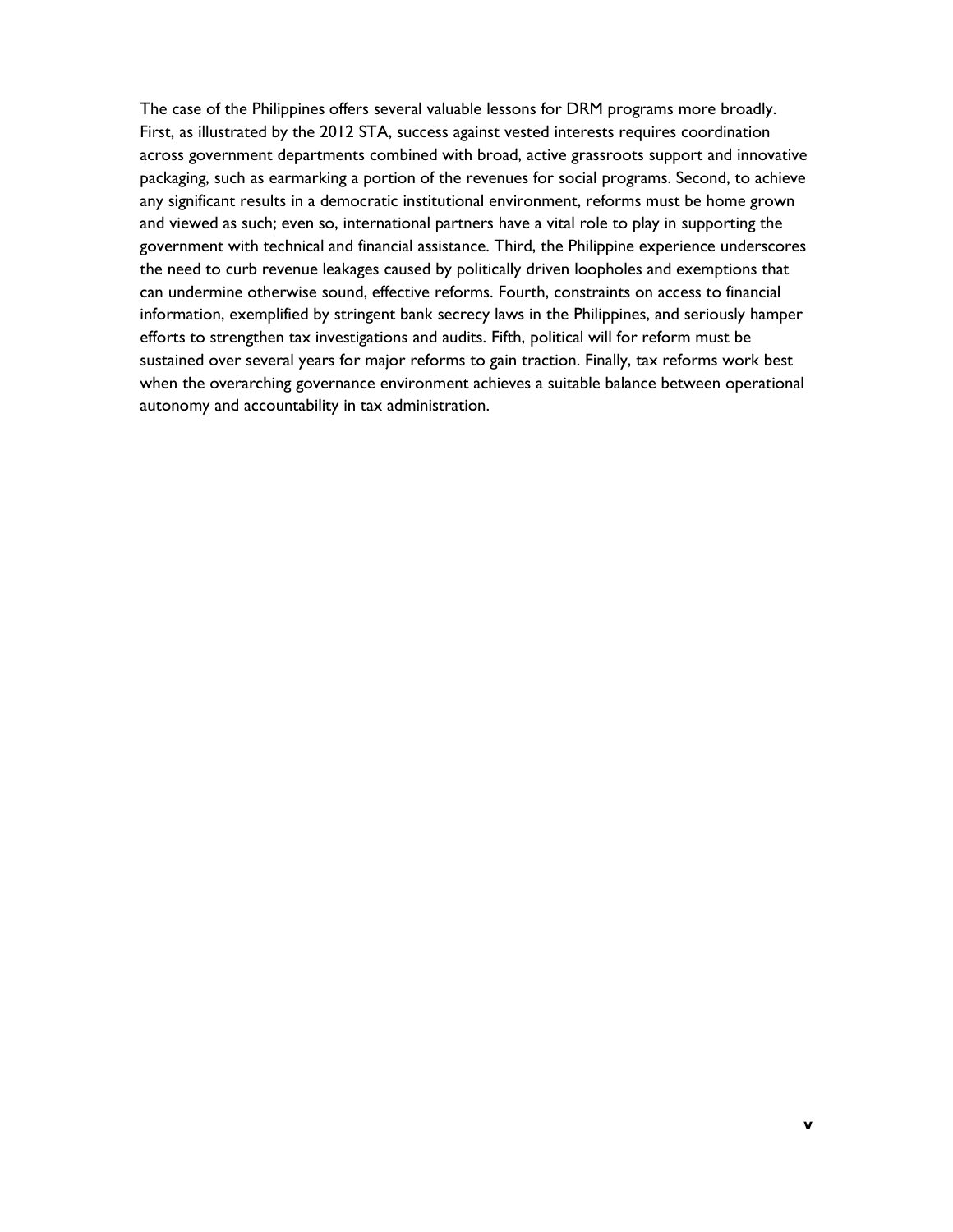## DRM Case Study: The Philippines

#### **Introduction: Economic Conditions**

Over the past two decades (1996–2016), the Philippines' economy has grown at an average rate of 4.8 percent per year, despite facing two major financial crises. The Asian financial crisis in 1997-98 and the global financial crisis of 2008-09 produced short-term contractions, but in both cases, economic growth quickly resumed. Over the same period, inflation spiked several times, reaching 9.2 percent in 1998 and 8.3 percent in 2008. These episodes of instability were also short-lived, so that inflation averaged 4.9 percent between 1997 and 2007 and 3.8 percent between 2007 and 2016. For the past two years, inflation has been held below 2 percent.

This resilient economic performance was accompanied by structural changes that have a major bearing on domestic resource mobilization (DRM). The service sector, parts of which can be difficult to tax, accounted for about 50 percent of GDP on the eve of the Asian financial crisis, but grew to nearly 60 percent in 2016. In turn, the manufacturing sector declined slightly in relative importance to just under 20 percent of GDP in 2016, from 22.3 percent in 1996. Equally important, merchandise imports fell from 47 percent of GDP in 1997 to just 28 percent in 2016.

Over this period, economic growth was supported by prudent macroeconomic policies marked by relatively low budget deficits. But political pressure has been growing for greater spending on infrastructure and social services. President Rodrigo Duterte, who took office in mid-2016, has targeted a large increase in these expenditures as part of his ten-point socioeconomic agenda. To ensure fiscal sustainability, this spending program will require a substantial improvement in the revenue yield.

#### **Revenue Trends: A Lost Decade and Partial Recovery**

In 2016 Philippine central government revenue amounted to 15.2 percent of GDP, of which 13.7 percent derived from taxation.[2](#page-9-0) Both ratios are low by regional standards (Figure 1), and with respect to government

 $\overline{a}$ 



<span id="page-9-0"></span><sup>&</sup>lt;sup>2</sup> Statutory contributions to the Social Security Fund are booked as off-budget revenue; these revenues amounted to 2.4% of GDP in 2016.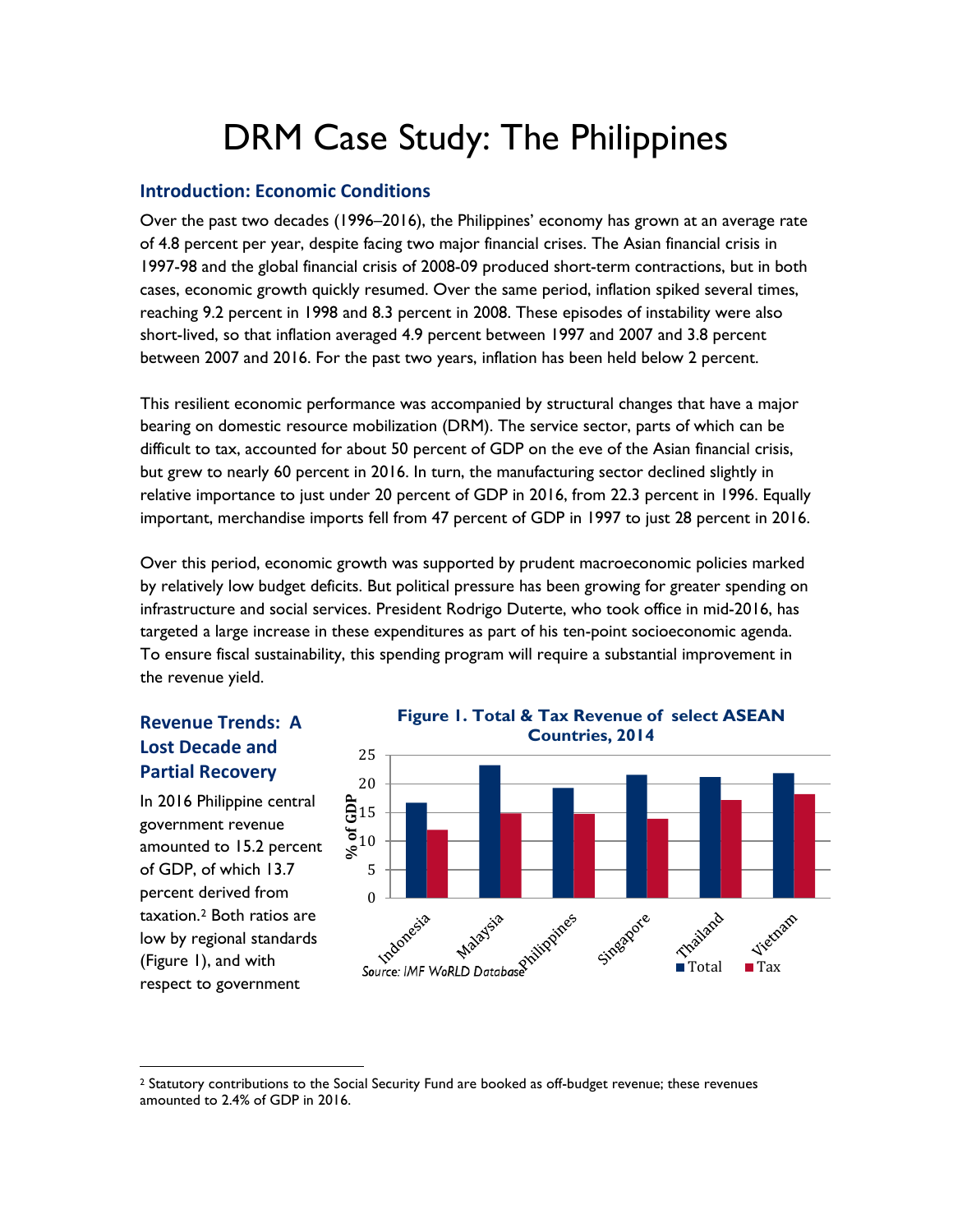budget targets and perceived development needs.[3](#page-10-0)

To put this in perspective, the tax ratio peaked at 15.4 percent of GDP in 1997 (Figure 2). That same year, the government passed the Comprehensive Tax Reform Program (CTRP), discussed below, aiming to establish a sound foundation for future revenue growth. But the Asian financial

crisis knocked the tax yield down to 14.1 percent of GDP in 1998, as "built-in stabilizers" in the tax code responded to the recession. When the economy recovered, the tax ratio continued to slide, bottoming out at 11.8 percent of GDP in 2004. This staggering drop in the revenue yield, fully 3.6 percent of GDP, resulted from a combination of factors; these include a proliferation of special-interest tax breaks, lower import duties in pursuit

 $\overline{a}$ 



of trade liberalization, flaws in the design of the 1997 excise tax reform, and weak tax administration.

To plug the revenue hole, excise rates on alcohol and tobacco were adjusted in 2004, followed by an increase in the corporate income tax (CIT) rate from 32 percent to 35 percent in 2006. An increase in the value added tax (VAT) rate from 10 percent to 12 percent also took effect in 2006, along with reforms to broaden VAT coverage. These measures, among others discussed below, boosted the tax ratio to 13.5 percent of GDP in 2007. But the global financial crisis brought another sharp downturn in the economy, prompting the government to adopt tax cuts to cushion the impact of the crisis. As a result, the tax ratio fell to 12.2 percent of GDP in 2009, and 12.1 percent in 2010—closing out more than a decade of "lost years" for DRM.

Since 2010 the ratio of tax revenue to GDP has rebounded by 1.6 percentage points (as of 2016). The improvement has been due in part to the natural buoyancy of revenues as incomes have increased—the flip side of built-in stabilizers. In addition, the government took steps to boost revenue by adopting the Sin Tax Reform Law of 2012 (despite strong resistance from special interests) and pursuing measures to improve tax administration and facilitate tax compliance.[4](#page-10-1) Even so, revenue gains have been weakened by a stream of special-interest tax preferences, leaving the tax ratio in 2016 well below the peak achieved in 1997.

<span id="page-10-0"></span><sup>3</sup> International comparison data comes from the IMF World Longitudinal database for the year 2014–the latest year of available data in the database [\(http://data.imf.org/?sk=77413F1D-1525-450A-A23A-47AEED40FE78\)](http://data.imf.org/?sk=77413F1D-1525-450A-A23A-47AEED40FE78). Data for the Philippines in this database may differ from official statistics from government sources.

<span id="page-10-1"></span><sup>4</sup> A recent Philippines government posting cites World Bank assessments of the "tax gap" as showing that tax administration improved by 40 percent between 2006 and 2016. See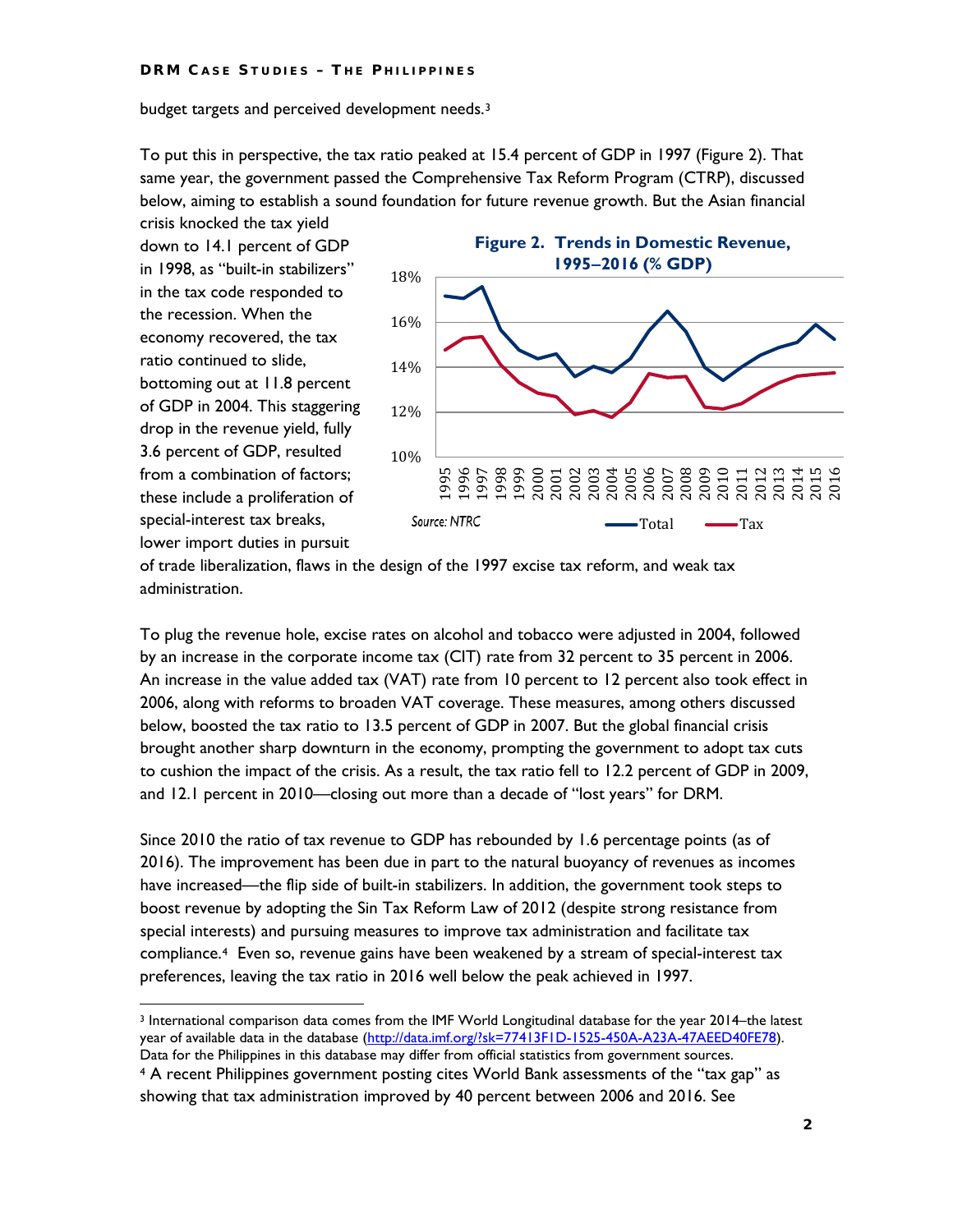As of 2016, the Bureau of Internal Revenue (BIR) accounted for 79 percent of total tax revenue, with the Bureau of Customs (BOC) collecting 20 percent and other offices 1 percent. The Large Taxpayers Service (LTS) collected more than 60 percent of BIR revenue. By type of tax, VAT was the most important revenue source, generating more than 31 percent of the tax revenue (of which BOC collected nearly half in the form of VAT on imports). The CIT accounted for 27 percent of the tax revenue, with personal income tax (PIT) generating 17 percent and excise tax 11 percent.

Over the "lost years" between 1997 and 2010, BIR collections plunged from 11.7 percent of GDP to just 9.1 percent, while BOC revenue slumped from 3.5 percent of GDP to 2.9 percent. Excise revenues declined precipitously, while income tax and import duties also fell (Figure 3). Import duties now account for only 3 percent of tax revenue—down from more than 20 percent in the early 1990s. That drop, however, is unsurprising given the decline in merchandise imports relative to GDP (mentioned earlier) and liberalization of trade in compliance with

bilateral and regional trade agreements.

Since 2010, BIR collections have risen to 10.8 percent of GDP. BOC revenues, meanwhile, have slipped slightly further to 2.7 percent of GDP. Otherwise, collection performance has improved for all major taxes, relative to GDP. Even with these improvements, tax collections are still falling far

 $\overline{a}$ 



short of the government's stated targets. In turn, weak revenue performance continues to constrain spending on infrastructure and social services, which are priorities for the country's overarching development agenda. Given the need to improve revenue performance, the Duterte government has been promoting a new Comprehensive Tax Reform Program (CTRP). Phase I is the Tax Reform for Acceleration and Inclusion Act (TRAIN). As of end-November 2017, both chambers of Congress had passed versions of the TRAIN legislation, and the bicameral reconciliation was underway. Some of the proposed reforms, however, have been watered down during the legislative process.

Philippines, Department of Finance, "BIR Can Collect Extra P433-B from Tax Policy, Administration Reforms," *News and Views*, June 18, 2017; available from: [http://www.dof.gov.ph/index.php/bir-can-collect-extra-p433-b-from-tax-policy-administration-reforms/.](http://www.dof.gov.ph/index.php/bir-can-collect-extra-p433-b-from-tax-policy-administration-reforms/)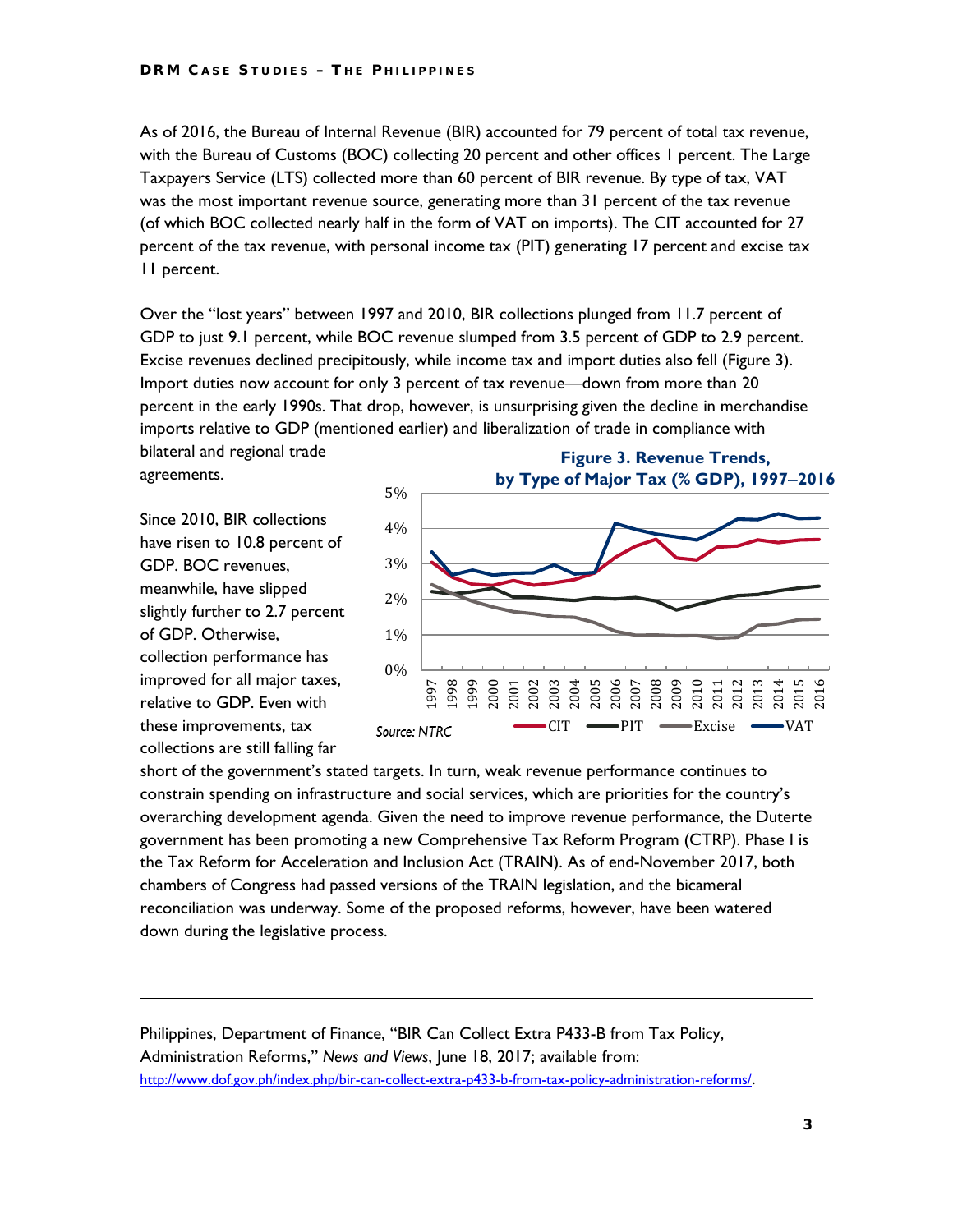#### **The DRM Reforms**

Over the past two decades, the government has pursued a series of tax policy measures and administrative reforms to strengthen DRM. Figure 4 summarizes key elements and a timeline of tax and customs reforms. Policy reforms have been particularly challenging because congressional approval has been strongly influenced by resistance from vested interests.[5](#page-12-0) Special interests have also driven a proliferation of tax exemptions and incentives that have eroded the positive effects of other measures.



#### **Reforms to Tax Policy**

 $\overline{a}$ 

Transition from the colonial revenue system began in the 1950s, followed by major reforms in the late 1980s to 1990s. The administration of Corazon Aquino initiated a tax reform program in 1986 to improve revenue yield, promote tax equity, reduce distortionary effects of taxation on employment and production, and improve tax compliance (including use of unique taxpayer identification numbers). The heart of the program was the introduction, in 1988, of the VAT at a standard rate of 10 percent, replacing a complicated, inefficient array of indirect taxes. Businesses that were not required to register for VAT were subject, instead, to a simple "percentage tax" based on sales revenue. But the Corazon Aquino administration also expanded the use of tax incentives for investment promotion, and subsequent congresses passed numerous acts that further weakened the tax base through VAT exemptions, deferrals, and

<span id="page-12-0"></span><sup>&</sup>lt;sup>5</sup> Unlike a parliamentary system, in which bills submitted by the prime minister are often ratified with few changes, in the Philippines presidential system, the Congress acts as an independent branch to review, amend, and approve policy measures.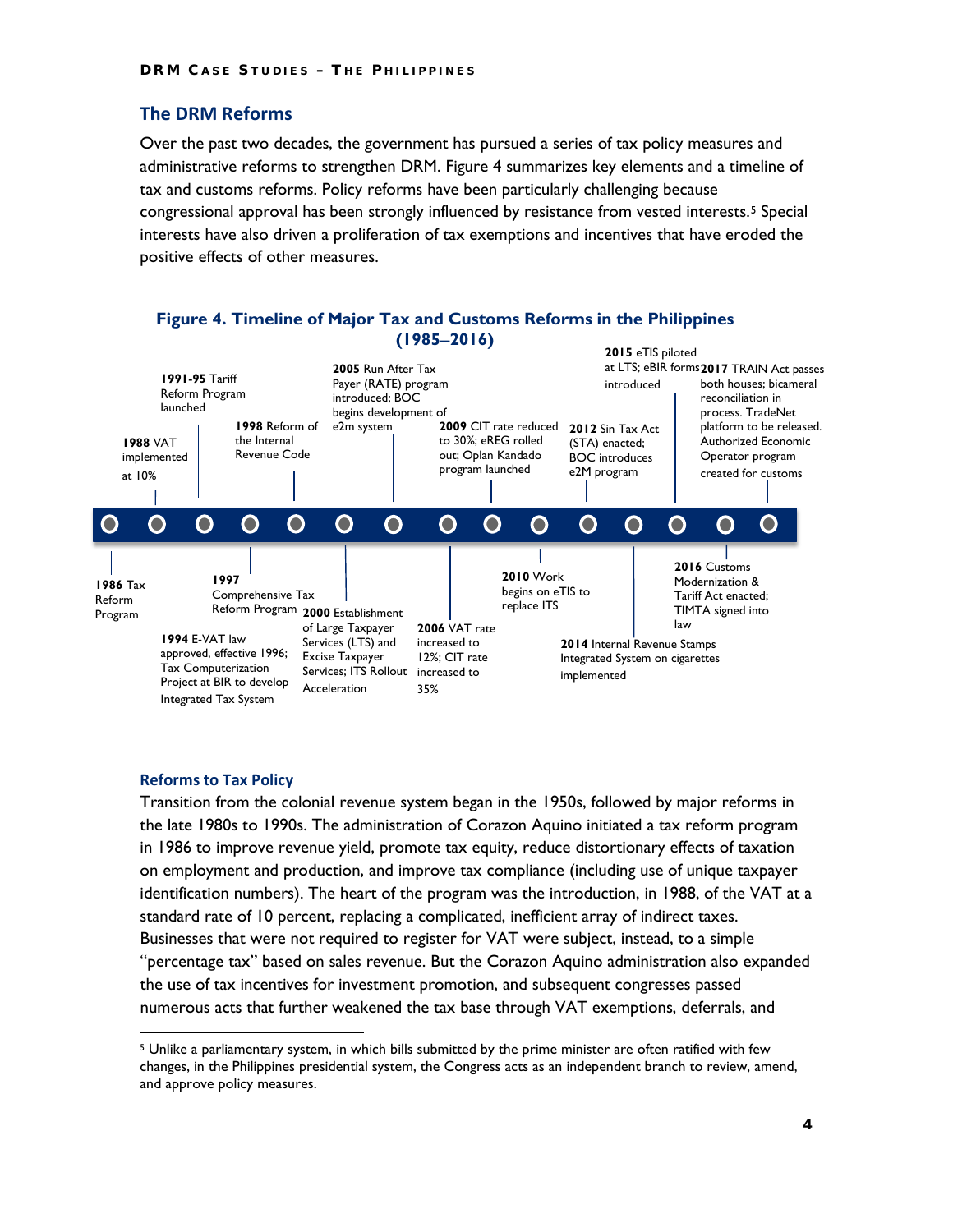zero-ratings. Currently, more than 80 sectors, entities, or groups benefit from such preferences (Jurado, 2017).

The next major policy initiative was the expansion of VAT coverage (the "EVAT") in 1994 to include services. EVAT also raised the threshold for VAT registration and indexed the threshold for inflation. Although EVAT reduced exemptions, those provisions were challenged in court, and many exemptions were ultimately retained.

In 1997 the Comprehensive Tax Reform Program (CTRP) was adopted to broaden the tax base, minimize revenue leakages, simplify the tax structure, and enhance income tax progressivity. Principal features included a uniform PIT schedule for compensation, business, and professional incomes; a phased-in reduction of the CIT rate from 35 percent to 32 percent by 2000; and restructuring of the excise taxes on alcohol and petroleum products. Some features of the 1997 program, however, proved to be poorly designed. An important deficiency was (a) the failure to provide inflation adjustments to specific excise rates and (b) the creation of multiple tiers of excise rates that allowed manufacturers to "game" the system to minimize tax payments. This set the stage for a steady decline in excise revenues by 1.5 percent of GDP from its level of the mid-1990s through 2011. The 1997 reform also lacked inflation adjustments to the income tax brackets, with the result that many taxpayers have faced higher marginal tax rates over time simply attributable to inflation—a phenomenon referred to as "bracket creep." A major selling point for the 2017 TRAIN proposal is that it would reverse 20 years of "creep" for individual taxpayers.

To combat the revenue decline, the Revenue Mobilization Package of 2006 increased the CIT rate from 32 to 35 percent; moreover, another revision of the VAT law (the "RVAT") increased the tax rate to 12 percent, abolished exemptions for petroleum and other energy products (while decreasing the excise on these products), and subjected certain services to VAT. In the first year of RVAT, total VAT collections jumped by 66 percent in nominal terms, or 1.3 percent of GDP.

In 2009, facing an economic downturn owing to the global financial crisis, the government cut the CIT rate back to 30 percent as a countercyclical fiscal stimulus. CIT revenue fell by 10 percent that year in nominal terms in 2010, but rebounded quickly when the economy recovered.

When the administration of Benigno Aquino III took office in 2010, it saw the weakness in excise collections as a glaring problem. This prompted what is widely regarded as the most important policy reform of the past decade—the Sin Tax Act (STA) of 2012—to

**Political Economy of the Sin Tax Act** It was only possible to overcome entrenched interests opposing the Sin Tax Act by mobilizing public opinion on behalf of the reform—especially through the healthcare community—and equipping proponents with quality policy analysis (including by the World Bank). Another vital element in the political strategy for the STA was a built-in earmark to allocate a large portion of incremental excise revenue to spending on public health programs, including health coverage for the poor. Even with a broad coalition of support and solid economic analysis, the STA passed in the Senate by only one vote. Still, the political tactics used for the STA have been highly instructive for current efforts to mobilize public opinion in favor of the TRAIN reforms.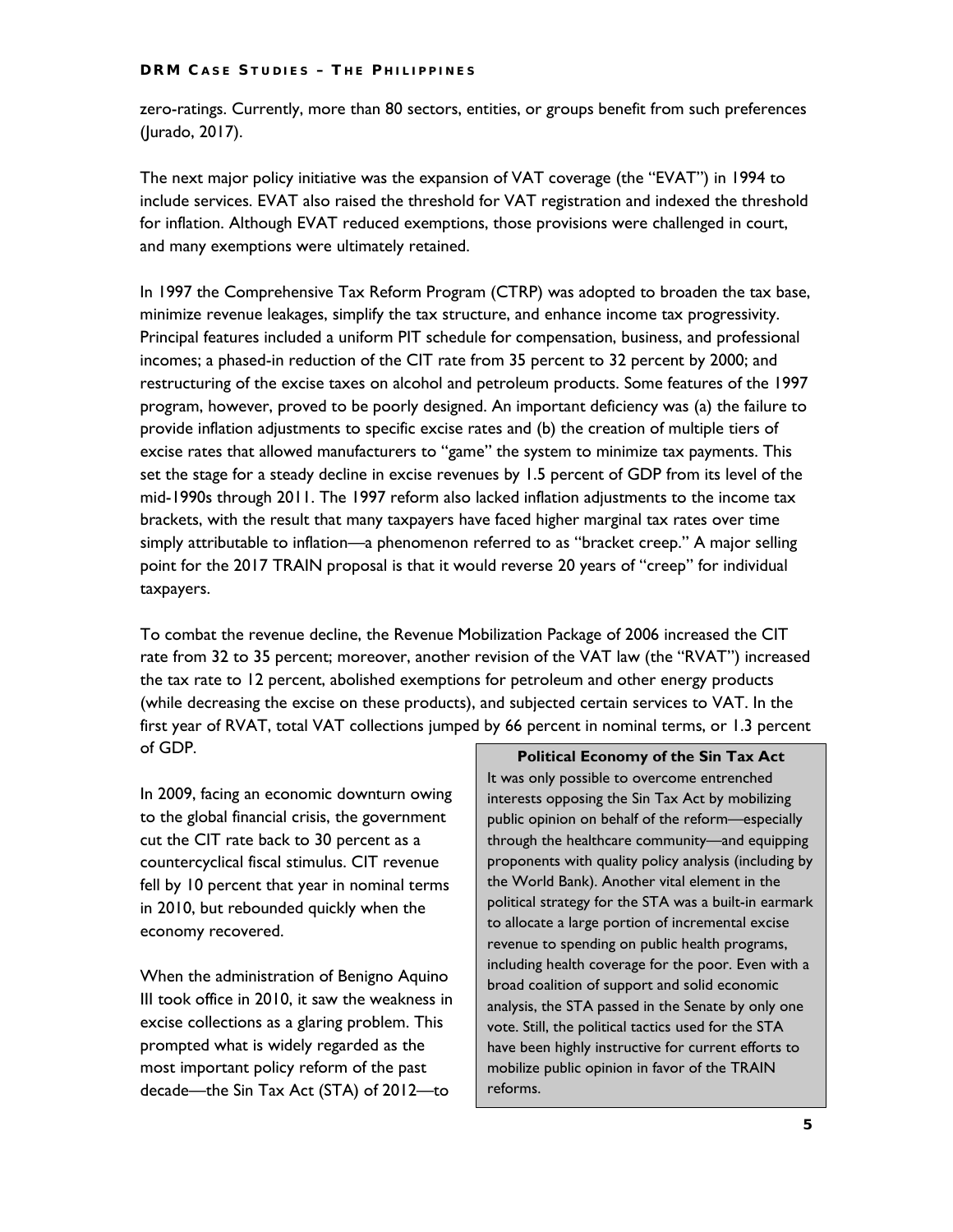correct critical deficiencies in the excise on tobacco and alcohol. The STA was designed and framed not just as a fiscal measure, but also as a public health measure aiming to reduce consumption of these products by raising their prices.<sup>[6](#page-14-0)</sup> The direct effect of the STA was to increase the excise on cigarettes and alcohol products. Especially important was a steep increase in the minimum tax on low-grade cigarettes. Over four years, to 2016, the STA also moved the excise on cigarettes from a multitiered ad valorem tax to a unified specific tax with an annual inflation adjustment, greatly reducing the complexity of tax administration. The excise tax on alcohol products remained fairly complex owing to lobbying by the industry.

In just two years, from 2012 to 2014, excise revenue on "sin" products doubled from 0.5 percent to 1.0 percent of GDP. An evaluation by the World Bank in 2016 found that the STA also (a) contributed to tripling the Department of Health budget between 2012 and 2016 and (b) to a decline in smoking prevalence to 25 percent of adults in 2016, from 30 percent before the enactment of the STA. Overall excise revenue, however, remains below the peak attained in 199[7](#page-14-1), mainly because of lack of adjustment to the excise on petroleum products.<sup>7</sup> Correcting that deficiency has been a major component of the TRAIN program for enhancing revenue, though it has faced strong resistance from industry groups.

Several less salient policy measures have also been adopted, including periodic adjustments to excise rates before the STA, and the introduction and subsequent modification of an optional standard deduction for income tax. Rationalization of tax incentives has also been on the reform agenda since at least 2001, and legislation to this effect was drafted in 2010, albeit with little movement. In 2016, though, the government enacted the [Tax Incentives Management and](http://www.dof.gov.ph/index.php/timta/) 

[Transparency Act](http://www.dof.gov.ph/index.php/timta/) (TIMTA) requiring all recipients of tax incentives from an investment promotion agency to file annual tax incentive reports with their respective agencies. This should allow the Department of Finance (DOF) to monitor and report on this category of tax expenditures more systematically—as a first step in efforts to rationalize these costly incentives.

Efforts in 2017 to pass the TRAIN legislation represent the most comprehensive tax reform initiative since the 1997 package. Key features include broadening the VAT base by limiting exemptions, removing all VAT zero-rating

 $\overline{a}$ 

#### **Behind the TRAIN reforms**

The 2017 TRAIN package reflects years of technical work by the government and international development organizations (including, notably, the current undersecretary at Philippine Department of Finance, previously a tax specialist with the World Bank Group. The package also reflects a pressing need for additional revenue to finance the president's commitment to higher spending on infrastructure and social services. TRAIN has been packaged with complementary measures to mobilize support from a broad coalition of public interest groups. But the legislation does not enjoy unanimous political support, and has faced strong lobbying in Congress from vested interests aiming to dilute some key provisions.

<span id="page-14-0"></span><sup>6</sup> Reform to the excise on distilled spirits was also motivated by the need to comply with World Trade Organization (WTO) rules on equal treatment of imports and domestic products.

<span id="page-14-1"></span><sup>7</sup> Excise revenue on petroleum products has been affected by sharp fluctuations in the world market price, but this price was actually higher in 2016 than in the peak revenue year of 1997. See the Macrotrend's webpage "Crude Oil Prices - 70 Year Historical Chart"; available at [http://www.macrotrends.net/1369/crude-oil-price](http://www.macrotrends.net/1369/crude-oil-price-history-chart)[history-chart.](http://www.macrotrends.net/1369/crude-oil-price-history-chart)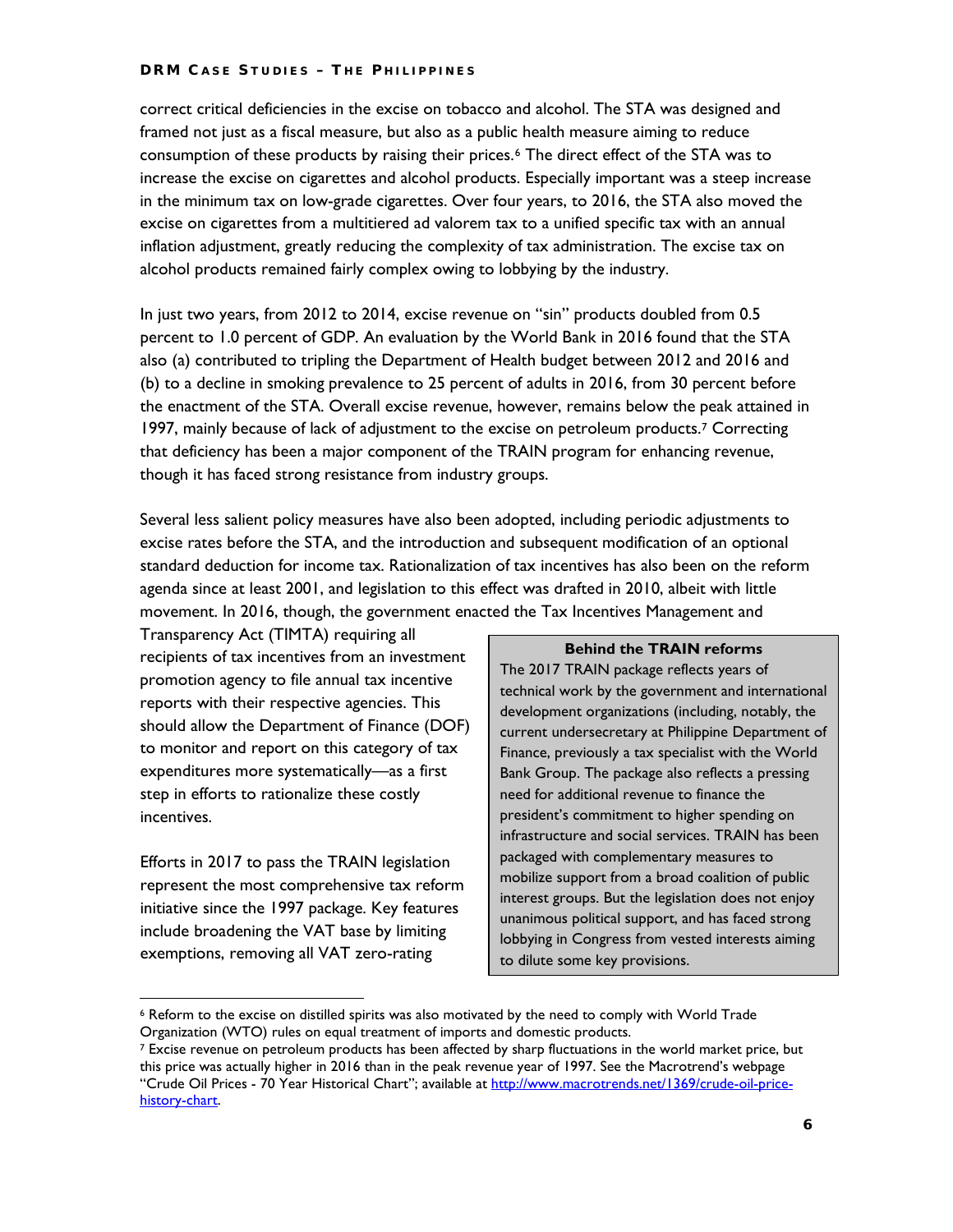except for direct exports, reducing the number of PIT brackets and adjusting them for inflation, introducing excise on certain sugar-sweetened beverages, and consolidating excise rates for petroleum products. This policy package is planned to be accompanied by administrative reforms; these include linkage of BIR servers to cash registers and point-of-sale machines, expansion of electronic receipts and invoices, relaxation of bank secrecy restrictions for tax fraud cases, and submission of certification of tax payment for professional license renewals.

On the customs side, a series of tariff reforms greatly reduced the fiscal role of import duties by cutting the average applied tariff from 33.3 percent in 1990, to 19.5 percent in 2000, and to 5.8 percent in 2003 (Bautista and Tecson 2003; WTO 2005).[8](#page-15-0) Other customs initiatives are discussed in the next section.

#### **Reforms to Tax Administration**

 $\overline{a}$ 

Over the past two decades, the most important administrative reform in the Philippines was the establishment of the Large Taxpayers Service (LTS) at BIR in 2000, to focus special resources on the most important segment of the tax base. In 2016, the LTS generated more than 60 percent of BIR revenue. Other major administrative reforms have been undertaken in computerization, simplification of compliance, enforcement, and public awareness. According to a recent IMF country review of the Philippines, "improvements in tax administration" have been an important source of the increased revenue yield in recent years. Substantiating this claim, the VAT efficiency ratio has improved from 30.6 percent in 2010 to 35.8 percent in 2016, exceeding the previous peak of 34.5 percent achieved in 2006 (authors' calculations)—despite erosion to the VAT base from the introduction of new exemptions.<sup>[9](#page-15-1)</sup>

**Computerization of operations**. The BIR in 1994 initiated the development of an Integrated Tax System (ITS), under a World Bank Tax Computerization Project (TCP). By 2010, the ITS had become outdated and inadequate for BIR operations. With support from the Revenue Administration and Reform Project (RARP) from the Millennium Challenge Corporation (MCC), the Bureau began development of a new electronic Tax Information System (eTIS) with a webbased platform that should eventually encompass all of BIR's main operations and consolidate data from other systems; these systems include the electronic Filing and Payment System (eFPS), the electronic registration system (eReg), and Automated Auditing Tools System (AATS), among others. The system's objective is to greatly improve operational efficiency at BIR and provide senior officers with a tool to manage and monitor operations more effectively.

Currently, though, the implementation of eTIS is well behind the planned schedule. Delays have occurred because of the complexity of the systems involved, and complications relating to customization off-the-shelf software to suit local requirements, as well as staffing constraints. Some of the implementation problems can be traced to the initial choice of software that may

<span id="page-15-0"></span><sup>8</sup> This tariff reduction also affected revenue from VAT on imports because the VAT rate applies to import values *inclusive* of the tariff.

<span id="page-15-1"></span><sup>9</sup> The VAT efficiency ratio = actual VAT revenue as a percentage of the theoretical potential from applying the prevailing VAT rate to all economic activity contributing to GDP. A higher ratio indicates broader coverage, improved administration, or both. Here, the gain in VAT efficiency ratio is primarily due to administrative improvements, since no significant policy measures were undertaken during this period to boost VAT revenues.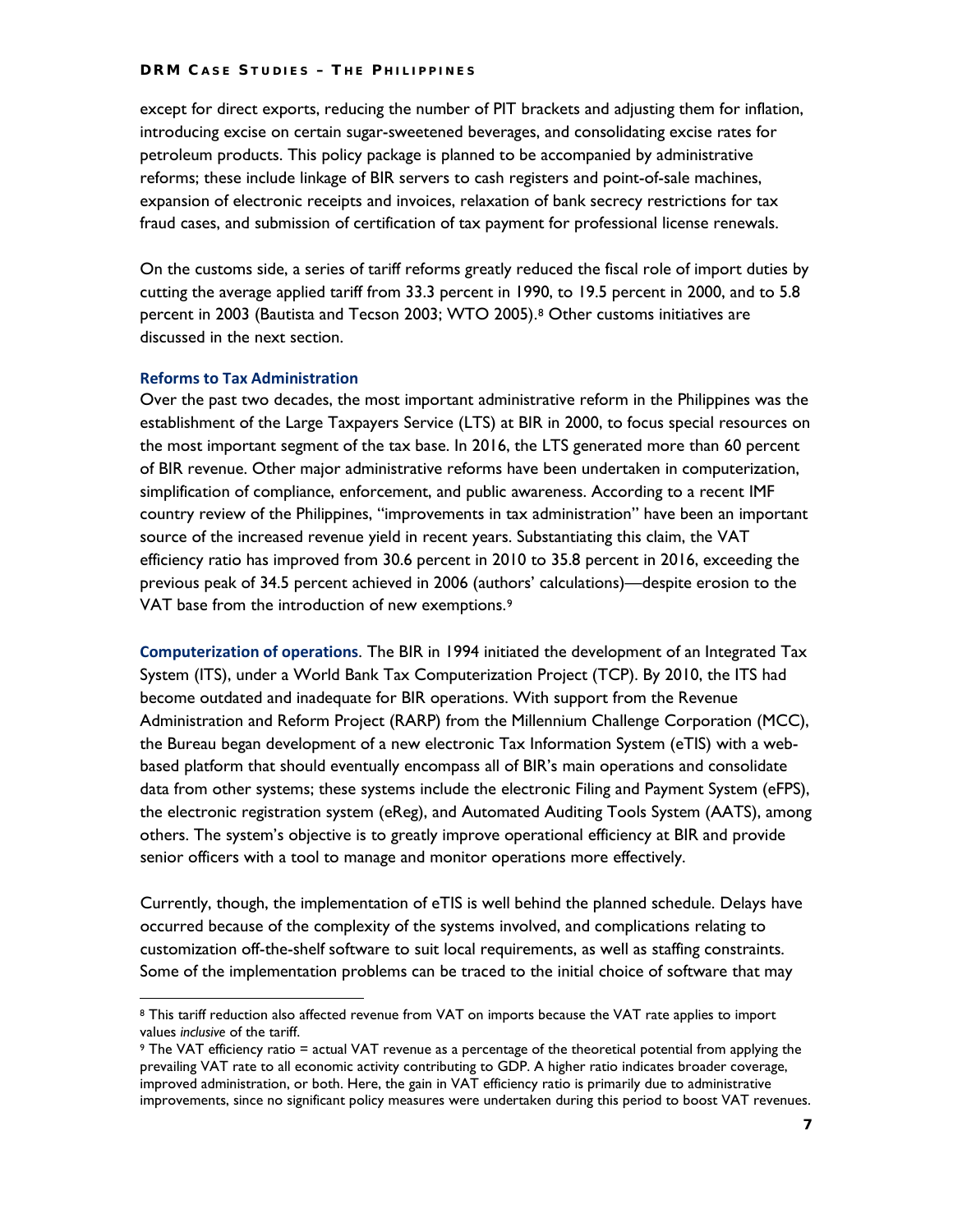not have been an optimal fit for BIR operations, along with challenges of reengineering BIR processes for the computer era. When RARP ended in 2016, eTIS was covering five core modules in the LTS and the Makati region—meeting targets that had been set for the initial phase of the rollout. According to available information, however, it is unclear when the full national rollout can be achieved owing to issues with the design, performance, and funding.

Progress with computerization has also been ongoing at BOC. In January 1996, with World Bank Support, the Philippine Bureau of Customs introduced the widely used Automated System for Customs Data (ASYCUDA) to streamline procedures and improve transparency. By 2016, the Bureau upgraded to ASYCUDA++ and planned to adopt the most recent version, ASYCUDA World. Further transition to a "paperless customs service" is a key objective of the Customs Modernization and Tariff Act (CMTA) of 2016. Among other features, the CMTA also replaces the 1978 Tariff and Customs Code (including subsequent amendments) and mandates modernization of post-clearance audit, regulation of "free zones," and procedures to facilitate clearances for Authorized Economic Operators.

**Compliance simplification.** Other BIR initiatives have simplified tax compliance and improved taxpayer services. For example, eFPS allows taxpayers to file returns and make payments online, where previously they had to visit BIR offices and stand in long, slow queues. This system was initially introduced for large taxpayers, but e-filing has expanded rapidly in the past few years, with support from USAID. By 2016, over 924,450 active eFilers were using eBIR forms (BIR 2016). The number of registrations has also increased significantly since the rollout of eREG in 2009. The BIR website even has an option for taxpayers to report service dissatisfaction or official misconduct (though no information is available on the effectiveness of this system).

On the customs side, BOC began in 2005, with support from the EU, to design an "electronic to Mobile" (e2M) information system to allow customs officers and traders to handle transactions via the internet, while also generating data for risk management. The e2M system went live in 2012. On a separate front, with continuing support from the European Union, BOC and the Department of Commerce will soon roll out an online TradeNet platform to serve as the National Single Window for trade facilitation. TradeNet will consolidate rules and requirements for seven cabinet-level departments and 13 government agencies. Initially, the platform will cover trade rules for a limited set of commodities, accounting for about half the country's trade.

**Enforcement.** The culture of tax compliance has long been very weak in the Philippines. This has been manifest in many ways, including non-filing of returns, under declaration of incomes, and exaggerated expense claims. Efforts to strengthen enforcement have thus been a prominent focus of the government's approach to boosting revenue performance. In 2005, the BIR inaugurated the Run After Tax Evaders (RATE) program to pursue criminal investigations of tax fraud. BOC introduced a similar program the following year, the Run After the Smugglers (RATS) program. Although hundreds of cases have been filed (94 in 2015 alone), the number of indictments is much lower with very few convictions (if any). Nonetheless, a former BIR commissioner contends that these enforcement initiatives helped to motivate the rapid growth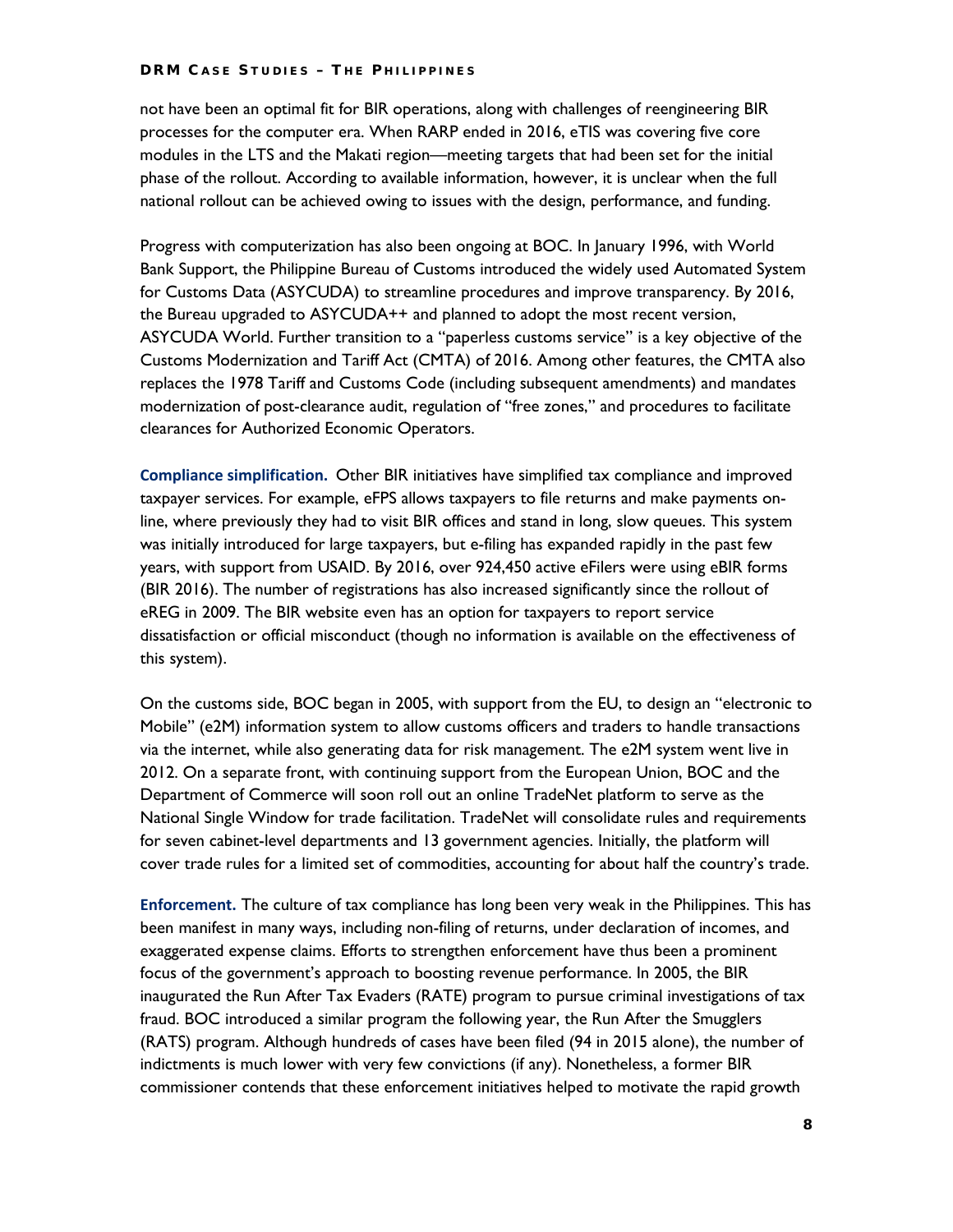in registrations and returns, by showing taxpayers that tax evasion entails risks and consequences.[10](#page-17-0) Indeed, the number of registered taxpayers increased from 23 million just since 2013 to nearly 30 million in 2016.

Two other enforcement programs have had sharper teeth. In 2009, BIR established the Oplan Kandado Program, authorizing tax officers to issue closure orders to temporarily shut down businesses that fail to register for VAT, file VAT returns, or issue VAT receipts. In addition, as indicated by the IMF reviews mentioned above, BIR has taken steps to strengthen audit operations. These include risk classification based on industry benchmarks (since 2006), transfer pricing guidelines (since 2013), some limited use of automated audit tools (since 2015),<sup>[11](#page-17-1)</sup> and training for tax auditors. BOC has also adopted risk-based selection for customs clearances, but by all indications, most shipments are still getting channeled to the intrusive "red line" procedures.

**Public awareness and information.** The BIR has also taken steps to increase public awareness about taxpayer responsibilities and the availability of taxpayer services. A major campaign was undertaken beginning in 2014, with support from the MCC's RARP project, to use this tool to inform the public about the tax system. In addition, BIR has established eLounge facilities in field offices to provide taxpayers with access to eServices. In 2016, there were 73 such facilities around the country. BIR has also established a call-in center for questions about tax compliance. In addition, the BIR website provides FAQs and fact sheets to the public on a variety of tax issues. These facilities and the provision of electronic services are particularly important in the Philippines, where taxpayers are spread across thousands of islands.

Two additional administrative issues merit attention. First, between 2000 and 2010, both BIR and BOC suffered from high turnover at the top, creating a lack of momentum for reform. BIR, in particular, had eight commissioners over this period. By all accounts, the stability of leadership at BIR from 2010 to 2016 under Commissioner Kim Henares was an important factor in improving revenue performance. Similarly, at BOC, an overhaul of top management by the Aquino administration in 2013 helped to stabilize leadership and revenue performance for that bureau. Second, the Philippines nearly enacted legislation in 2002 to create the National Authority for Revenue Administration (NARA) that would have made BIR functionally and financially autonomous. The lack of autonomy, particularly in human resource management, funding, and conditions of service, is still a serious impediment to strengthening tax administration.

#### **Constraints to Higher Revenue Yields Despite Reforms**

 $\overline{a}$ 

Despite the reform efforts detailed above, the revenue gain since 2010 has been fairly modest, and the tax collections remain well below the government target for financing priority spending programs. Several key factors—most mentioned already—have contributed to the disappointing revenue yield. These include a proliferation of tax incentives, bank secrecy laws that hinder

<span id="page-17-0"></span><sup>10</sup> This was emphasized by former BIR Commissoner Kim Henares in a phone interview on October 22, 2017.

<span id="page-17-1"></span><sup>11</sup> See "BIR Tax Programs for Tax Evaders in the Philippines" at the Philippine Tax and Accounting Center's website; available at [http://taxacctgcenter.org/bir-tax-programs-for-tax-evaders-in-the-philippines/.](http://taxacctgcenter.org/bir-tax-programs-for-tax-evaders-in-the-philippines/)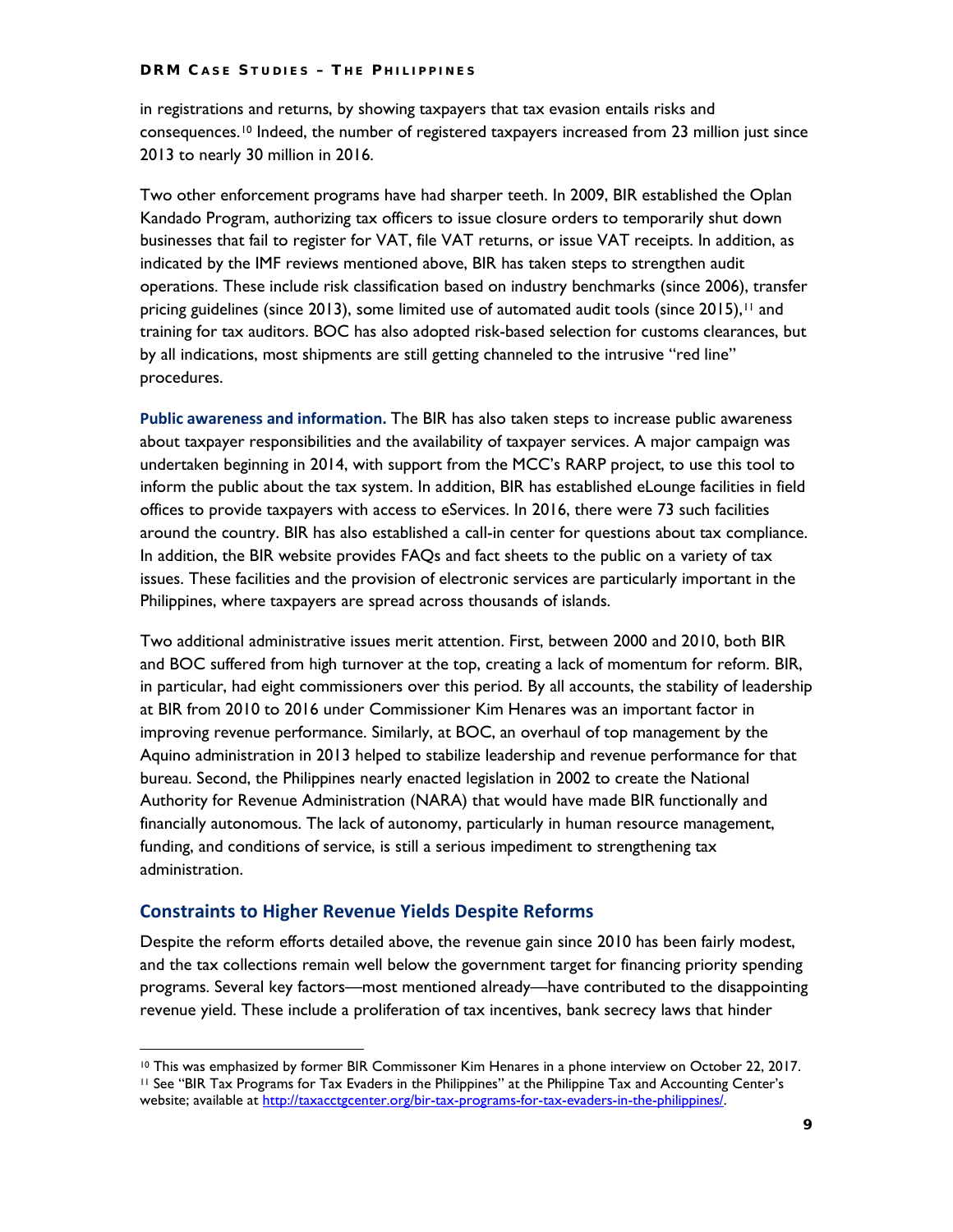audits and investigations, and the absence of inflation adjustments to the excise on petroleum products—factors compounded by corruption and human resource constraints.

**Tax incentives.** The tax system is riddled with holes created by a complex institutional structure for granting tax incentives and exemptions. Many tax holidays and exemptions are granted by a variety of investment promotion agencies such as the Board of Investments and the Philippine Economic Zone Authority, to name only two. Adding to the cost of incentives granted by these agencies, Congress has passed dozens of acts creating VAT exemptions, deferrals, and zeroratings for favored sectors, entities, or groups, including senior citizens, armed forces, national athletes, and entertainers (Jurado, 2017). A bill to rationalize incentives is planned for 2018 as part of the next package of the CTRP, in conjunction with a reduction in the overall CIT rate. Many observers, however, expect strong, widespread resistance to any reduction in incentives.

**Bank secrecy laws.** Unusually restrictive bank secrecy laws in the Philippines severely hamper efforts by the tax and customs bureaus to crack down on tax evasion and strengthen tax audit. These laws prevent tax authorities from obtaining critical financial information, even for criminal investigations of tax fraud. This constraint is especially restrictive for enforcements targeting self-employed individuals and professionals, who are most likely to be underreporting large amounts of income. Relaxation of this bank secrecy constraint has been a key issue under debate in the legislature as part of the 2017 TRAIN reform package.

**Lack of inflation adjustment.** As mentioned earlier, the 1997 tax reform program was deeply flawed in that it excluded adjustments for inflation to specific rates of excise tax and thresholds for personal income tax. The lack of inflation adjustment on excise rates turned out to be a big problem for revenue erosion. For alcohol and tobacco, the Sin Tax Act of 2012 corrected this problem. But the lack of adjustment for petroleum products has remained a major drain on the Treasury, causing this source of revenue in 2016 to decline by one full percent of GDP compared to the yield 20 years ago.<sup>[12](#page-18-0)</sup>

**Corruption.** Although the annual reports for BIR and BOC emphasize integrity as a core value, the public perception is very different. For example, annual opinion polls conducted by the Social Weather Station (SWS), an independent research organization, include a rating for the "sincerity of institutions in fighting corruption." For 2016, BIR was rated as *poor,* and BOC *"very bad"* (which is worse than *poor*, on the SWS scale). In addition, 30 percent of enterprises covered by the SWS for 2016 reported being solicited for a bribe in the course of assessments or payments of income tax, while 24 percent reported such solicitations in connection with imports. Furthermore, the most recent World Bank Enterprise Survey for the Philippines found that nearly 74 percent of firms in 2015 were required to visit or meet with tax officials, creating opportunities for "negotiation" of tax liabilities.

 $\overline{a}$ 

<span id="page-18-0"></span><sup>&</sup>lt;sup>12</sup> As noted earlier (see footnote 7), this sharp decline in excise revenue on petroleum products has occurred though the world market price was actually higher in 2016 than in 1997.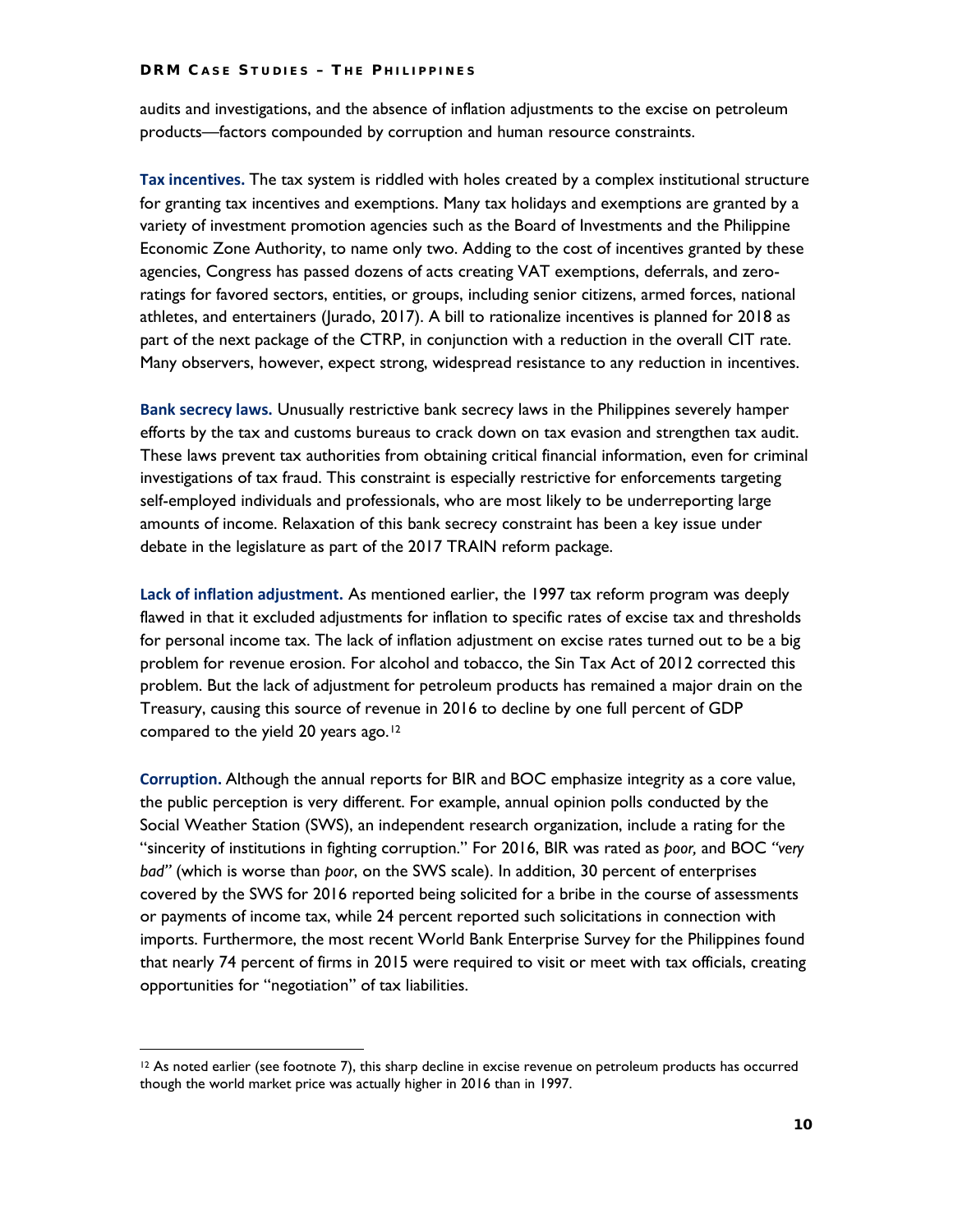Corruption, therefore, remains a major challenge for both BIR and BOC, not only contributing to revenue loss, but also damaging public perception of fairness in the tax system. One component of the recently ended MCC compact—the Revenue Integrity Protection Service (RIPS)—aimed to strengthen antigraft investigations by the DOF. The final evaluation report for the compact found a significant increase in the number of BIR and BOC personnel investigated and charged with corruption or malfeasance between 2009 and 2014 (NORC, 2016). But the extent of attribution to RIPS is an open question because this change coincided with the tenure of a BIR commissioner with a reputation for strict adherence to the law.

**Staffing.** The IMF (2015) reported that both revenue departments face "large shortages of staff." The recruitment of skilled staff for these agencies is very challenging due to budget constraints and lack of autonomy in setting conditions of service.<sup>[13](#page-19-0)</sup> This leads to salaries that are low for the required levels of professionalism and integrity. Well-trained accountants, lawyers, and auditors are especially subject to poaching from other government or private sector organizations that offer better pay. The Attrition Act of 2005 aimed to improve incentives for BIR and BOC staff who exceed targets, but this has institutionalized a very narrow focus on meeting collection targets, which can be detrimental to the efficiency of tax administration and the quality of taxpayer services.[14](#page-19-1) According to some observers, penalties for missing targets levied under this Act have also hampered computerization efforts and other reforms by discouraging staff from taking risks associated with process reengineering.

#### **Contribution of Donor Support**

 $\overline{a}$ 

Given political imperatives in the Philippines, progress on revenue reforms has been totally dependent on priorities and programs of top management at BIR and BOC, support from senior officials at DOF, and implicit or explicit backing from the highest political levels. In addition, broad public support at both the national and grassroots levels has often been essential in overcoming resistance to policy reforms from vested interests.

And yet, major reforms have also depended critically on support from international partners. In an interview for this study, a former BIR commissioner was asked about the role of donor support. In her view, local officials are too preoccupied with ongoing tasks to design, develop, and implement reforms without external assistance; moreover, local funding by itself is "too little" to cover the cost for most reforms without substantial donor contributions. She added that local officials also benefit from having "someone from the outside" evaluate needs and suggest options for reform. Donor support thus provides local leaders with valuable evidencebased analysis and recommendations drawing on international experience. Most recently, technical work of this sort has been instrumental to the formulation of TRAIN reforms that are now under consideration.

<span id="page-19-0"></span><sup>&</sup>lt;sup>13</sup> The BIR operating expense, as a percentage of collections, was less than 0.5 percent in 2016. Based on international standards, the Revenue Authority bill that was under consideration in 2002 would have set the level of funding at 1.5 percent of collections. See Manasan (2003).

<span id="page-19-1"></span><sup>14</sup> An amendment of the Attrition Act to cover tax administration functions, instead of just collection targets, has been recommended and is now being considered by the government. See

http://newsinfo.inquirer.net/150997/attrition-act-declared-valid#ixzz4uex7Ylpu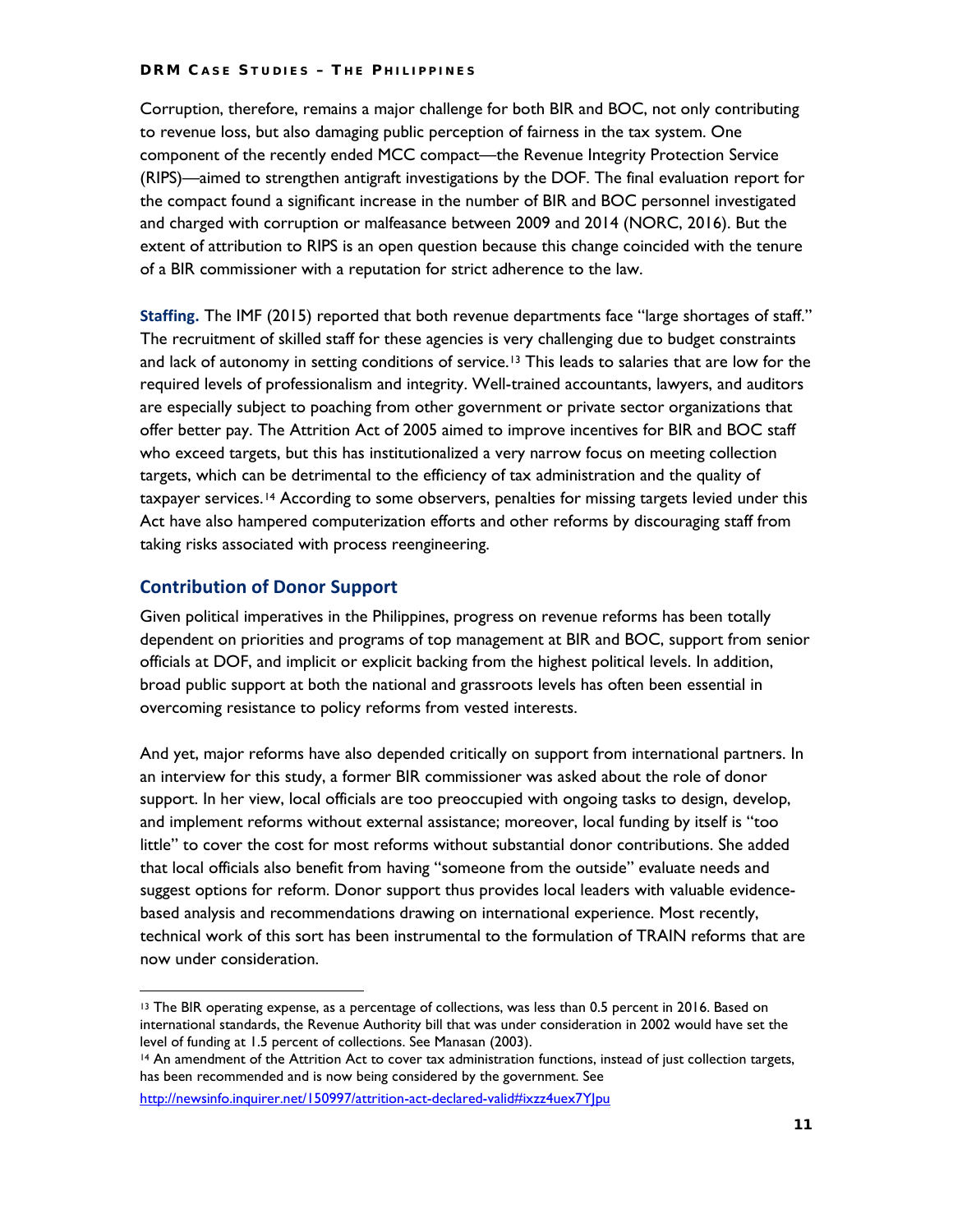Within the period covered by this study, the World Bank's Tax Computerization Project (1993– 1999) was the first major contribution from an international partner. The project was instrumental in jumpstarting BIR's electronic modernization efforts. Later, the Bank's National Program Support for Tax Administration Reform project supported BIR in further IT system enhancement, among other activities. Similarly, the Asian Development Bank contributed to development of the VAT information system and to strengthening BIR's enforcement capacity. Other support to BIR has come from the Canadian International Development Agency (contact centers), Swedish International Development Cooperation Agency (tax statistics and audit), and AusAID (capacity building and human resource management).

The U.S. government has also long been a major partner for BIR through a series of programs, including USAID's current Facilitating Public Investment (FPI) project. Among other contributions, FPI has supported analysis of the TRAIN reforms, including work on tax expenditures; expanded e-filing and e-payment; and worked to strengthen DOF's Fiscal Intelligence Unit. The MCC compact, which ended in 2016, supported design and development of the eTIS system and the BIR's public awareness campaign. The compact also funded the IMF to provide a long-term tax advisor and short-term technical assistance on tax reforms; it also helped to strengthen DOF capacity for investigating corruption in the tax system.

BOC has also received substantial donor support for administrative reforms, most notably through the EU's Trade Related Technical Assistance Project, ongoing since 2005. In addition, USAID's Trade-Related Assistance for Development (TRADE) project, which ended in 2014, played a significant role in the helping the government pass the CMTA, after many years of inaction on this major reform legislation.

#### **Lessons Learned**

Only since 2010 have tax reform initiatives in the Philippines been showing results in terms of improved revenue performance, and gains have been fairly modest, for reasons explained above. Nonetheless, this experience offers several valuable lessons for DRM programs more broadly.

First and foremost, the need for congressional action on changes in the tax law puts political economy considerations at the center of any drive for important policy reforms. Under a democratic system with an independent legislative branch, reforms will not prevail if the constituency consists mainly of economists and technocrats. As illustrated by the Sin Tax Reform of 2012, success against vested interests requires coordination across government units, an effective process of building consensus across a broad range of stakeholder, and innovative packaging, such as earmarking revenues for health or other social programs.

Second, to achieve any significant results in a democratic institutional environment, reforms must be home grown—and viewed as such. Even so, international partners have a vital role to play in supporting the government with technical and financial assistance.

Third, the Filipino experience underscores the need to curb revenue leakages because of loopholes and exemptions granted by investment promotion agencies or special-interest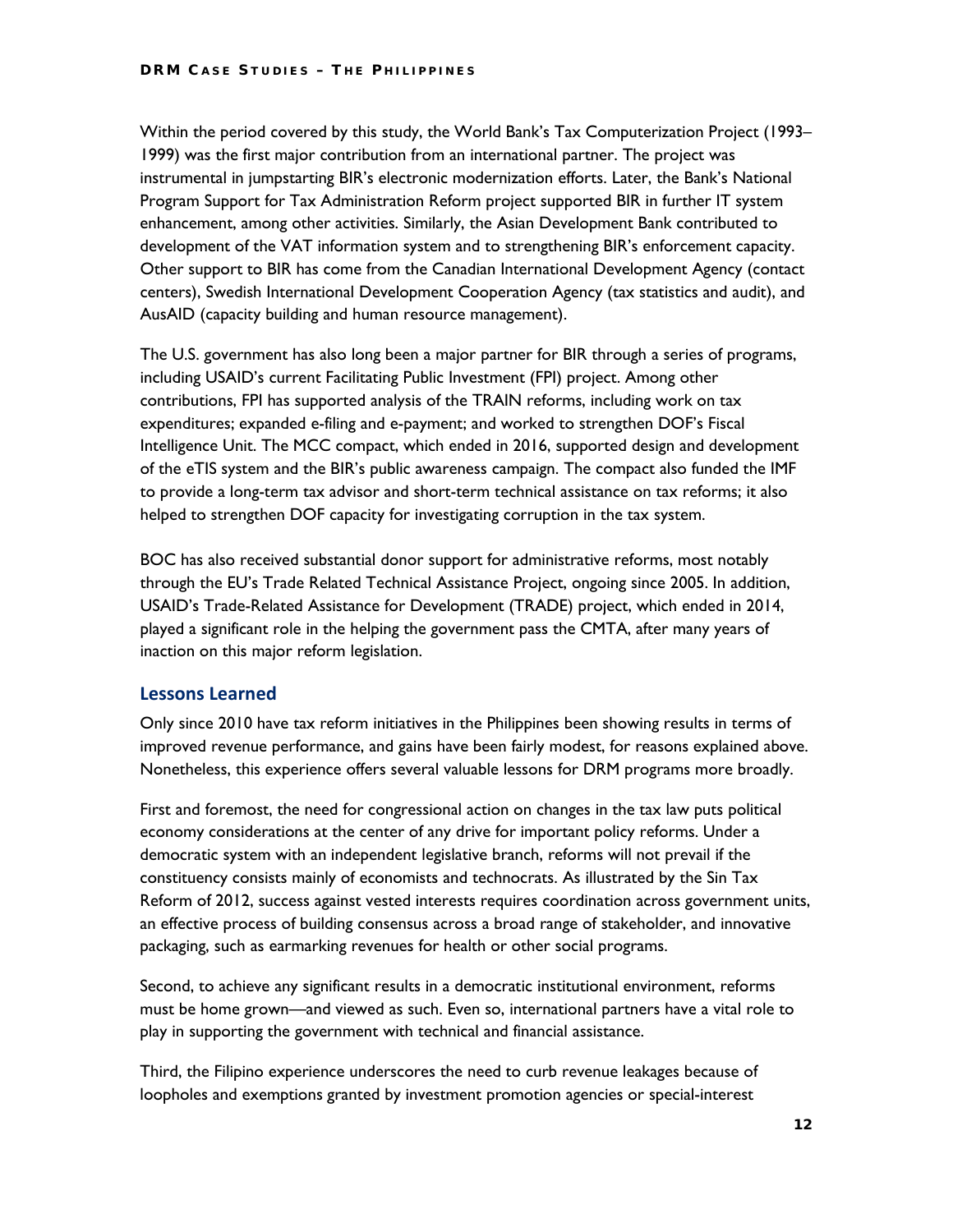legislation. A politically driven proliferation of tax incentives and exemptions can undermine what would otherwise be sound and effective reforms to tax policy and tax administration.

Fourth, constraints on access to financial information, exemplified by the stringent bank secrecy laws prevailing in the Philippines, seriously hamper efforts to improve the effectiveness of tax investigations and tax audits, essential to curtail tax evasion.

Fifth, reforms are not conceived and delivered overnight. To gain traction, the political will for reform must be sustained over several years. In the Philippines, the momentum for reform clearly suffered between 2000 and 2010 owing to lack of continuity at the top of BIR and BOC.

Finally, appropriate levels of budget support and effective management of human resources are hallmarks for efficient tax administration. In the Philippines, both BIR and BOC have consistently faced budget limitations and civil service restrictions on staff remuneration, hindering their ability to recruit, develop, and retain highly skilled personnel. Tax reforms work best when the overarching governance environment achieves a suitable balance between operational autonomy and accountability in tax administration.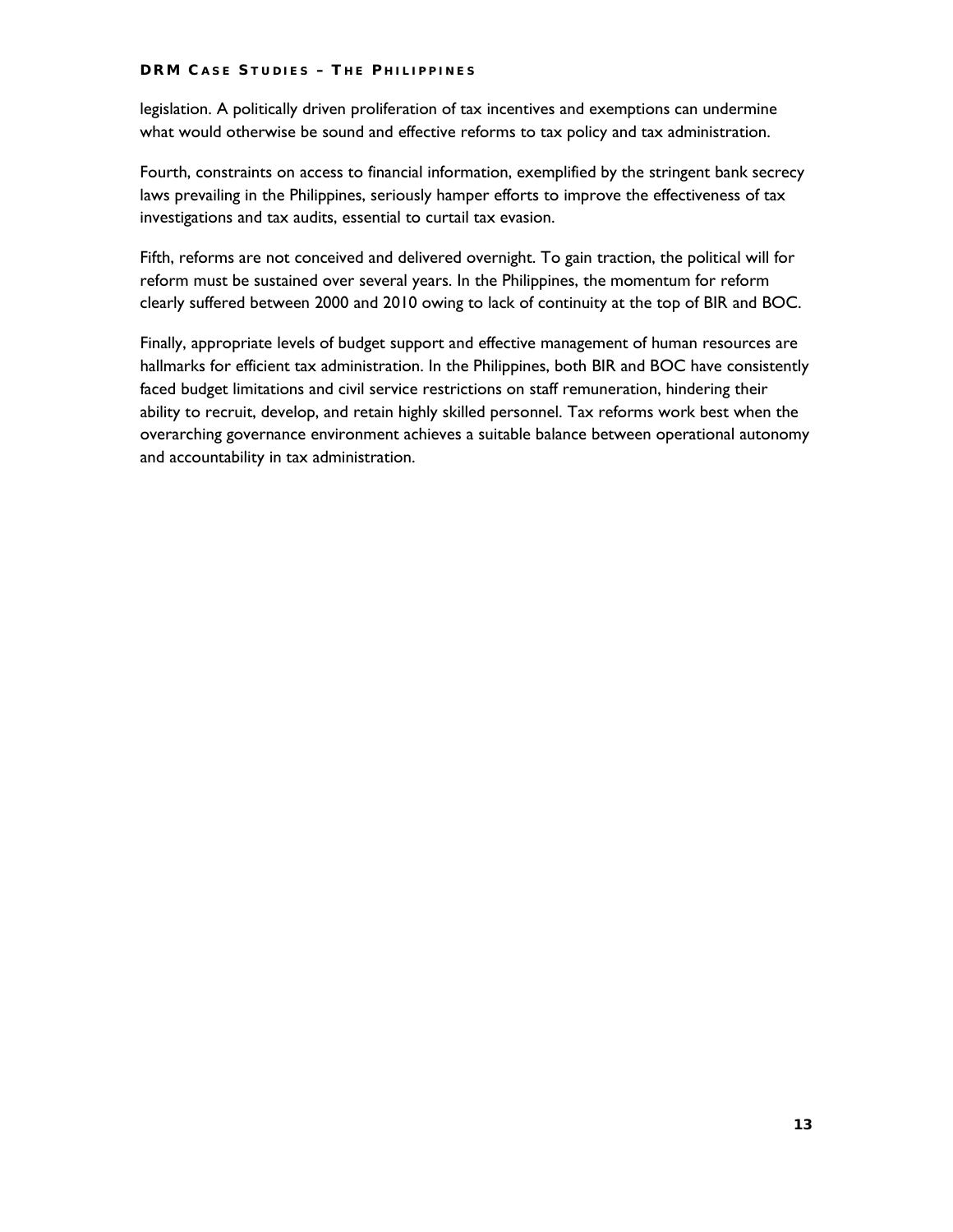# Appendix A – Timeline of Major Tax Policy Reforms

| Year        | <b>Reform</b>                                                                                                                                                                                                                                                                                                                                                                                           |
|-------------|---------------------------------------------------------------------------------------------------------------------------------------------------------------------------------------------------------------------------------------------------------------------------------------------------------------------------------------------------------------------------------------------------------|
| 1957        | First Tariff and Customs Code of the Philippines (replacing 1909 colonial regulations); highly<br>protectionist                                                                                                                                                                                                                                                                                         |
| 1977        | National Internal Revenue Code promulgated, which updated the 1934 Tax Code                                                                                                                                                                                                                                                                                                                             |
| $1981 - 85$ | Tariff Reform Program: top duty rate reduced from 100% to 50%, average nominal protection<br>rate reduced from 34.6% to 27.9%, and quantitative restrictions and import licensing also<br>loosened                                                                                                                                                                                                      |
| 1984        | Presidential Decree eliminated tax exemptions to all corporations (public or private)-but<br>many exemptions quickly restored through the Fiscal Incentives Review Board or Presidential<br>Orders                                                                                                                                                                                                      |
| 1986        | Tax Reform Program (TRP), including decision to adopt VAT to replace complex set of sales<br>taxes; unified Personal Income Tax with 35% top rate; unified Corporate Income Tax rate at<br>35%; and personal exemptions increased and indexed to inflation                                                                                                                                              |
| 1987        | Omnibus Investment Act (Executive Order 226) authorized Board of Investments to approve<br>numerous tax incentives under annual Investment Priorities Plan (IPP); allowed for additional<br>incentives via special laws, which later proliferated                                                                                                                                                       |
| 1988        | VAT implemented at 10% rate; businesses below the VAT registration threshold subject<br>instead to 2% tax on gross sales or receipts                                                                                                                                                                                                                                                                    |
| 1992-98     | Congress approved 28 tax measures, expanding tax incentives and broadening exemptions                                                                                                                                                                                                                                                                                                                   |
| $1991 - 95$ | Tariff Reform Program (TRP): Planned reduction aimed to reduce most-favored nation (MFN)<br>rates to 0-5% by 2004 (with some exceptions); transitional schedule reduced top duty rate to<br>30% and simplified duty structure                                                                                                                                                                           |
| 1994        | Expanded VAT Law (E-VAT) approved to widen tax base by reducing exemptions-<br>challenged in court and replaced by revised E-VAT law retaining many of the exemptions;<br>gross receipts tax for businesses below VAT threshold raised to 3%<br>Executive Order 189 established phase-in of further tariff reductions through 2000; by 2003,<br>the average nominal protection rate reduced to 6.19%    |
| 1996        | Act on Tobacco and Alcohol Taxation enacted                                                                                                                                                                                                                                                                                                                                                             |
| 1997        | Comprehensive Tax Reform Program (CTRP): National Internal Revenue Code (NIRC); last<br>major reform of PIT to date (tax bracket thresholds unchanged to 2017, creating bracket<br>creep, though personal allowance increased in 2008)<br>Phased reduction in top marginal tax rate phased from 35% to 32% for both corporate<br>and individual income tax<br>Introduced 2% minimum tax on corporations |
|             | Introduced final withholding on dividends, phased in over 3 years to rate of 10%                                                                                                                                                                                                                                                                                                                        |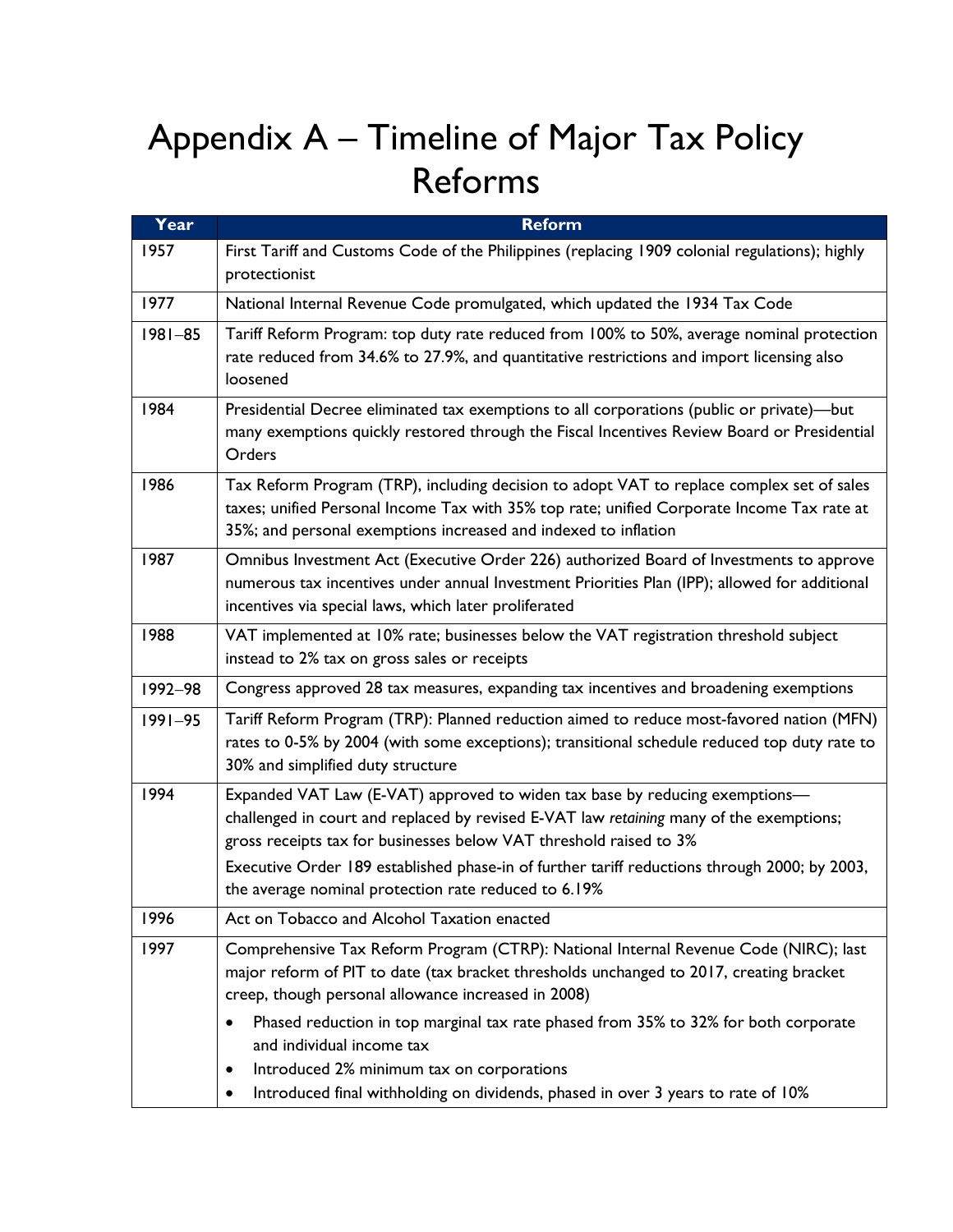|      | Increased personal exemption for income tax<br>$\bullet$<br>Introduced Optional Standard Deduction (OSD) at 10% for individuals engaged in trade,<br>$\bullet$                                                                                                                                                                                                                                                                                                                                                          |
|------|-------------------------------------------------------------------------------------------------------------------------------------------------------------------------------------------------------------------------------------------------------------------------------------------------------------------------------------------------------------------------------------------------------------------------------------------------------------------------------------------------------------------------|
|      | business, or profession                                                                                                                                                                                                                                                                                                                                                                                                                                                                                                 |
|      | CTRP failed to address major objective of rationalizing tax incentives                                                                                                                                                                                                                                                                                                                                                                                                                                                  |
| 1998 | National Internal Revenue Code enacted                                                                                                                                                                                                                                                                                                                                                                                                                                                                                  |
| 2001 | Expansion of coverage of the creditable withholding tax system; rules for customs valuations<br>clarified (R.A. 9135); planned reductions in MFN rates begin to be partially rolled back owing<br>to industrial pressures                                                                                                                                                                                                                                                                                               |
| 2004 | Act on Increasing the Excise Rates imposed on Alcohol and Tobacco Products enacted                                                                                                                                                                                                                                                                                                                                                                                                                                      |
| 2005 | Lateral Attrition Act of 2005 (R.A. 9335) establishes (a) rewards for tax officers exceeding<br>revenue targets at BIR and BOC and (b) sanctions for officers whose performance falls short<br>of targets                                                                                                                                                                                                                                                                                                               |
| 2006 | Revenue Mobilization Package to counteract extremely low revenues and improve fiscal<br>balance: VAT rate increased from 10% to 12%, and CIT rate increased from 32% to 35%                                                                                                                                                                                                                                                                                                                                             |
| 2008 | Minimum wage earners exempt from PIT, and PIT exemption level raised (economic crisis<br>relief measures)                                                                                                                                                                                                                                                                                                                                                                                                               |
|      | Optional standard deduction (a) raised to 40% for business individuals in computing taxable<br>income and (b) extended to corporations for computing gross income                                                                                                                                                                                                                                                                                                                                                       |
| 2009 | CIT rate reduced to 30%, as economic crisis relief measure                                                                                                                                                                                                                                                                                                                                                                                                                                                              |
| 2012 | Sin Tax Act, introducing major reforms to excise tax on tobacco and alcohol products, with<br>rate increases phased in through 2018 with automatic inflation adjustment for specific rates;<br>15% set-aside of revenue for tobacco growing regions, 80% of remainder of incremental<br>revenue earmarked for universal health care and 20% to Medical Assistance Program and<br>health facilities enhancement                                                                                                          |
|      | After many development delays, BOC introduces e2m system                                                                                                                                                                                                                                                                                                                                                                                                                                                                |
| 2016 | Customs Modernization and Tariff Act (CMTA) enacted to (a) provide legal mandate for<br>move to paperless customs service and (b) modernize customs clearance procedures to<br>global standards in compliance with Revised Kyoto Convention of WCO. (CMTA bills had<br>been debated in Congress since at least 2010, when the Philippines acceded to the Revised<br>Kyoto Convention.) EU supported development of this landmark legislation.<br>Tax Incentives Management and Transparency Act (TIMTA) signed into law |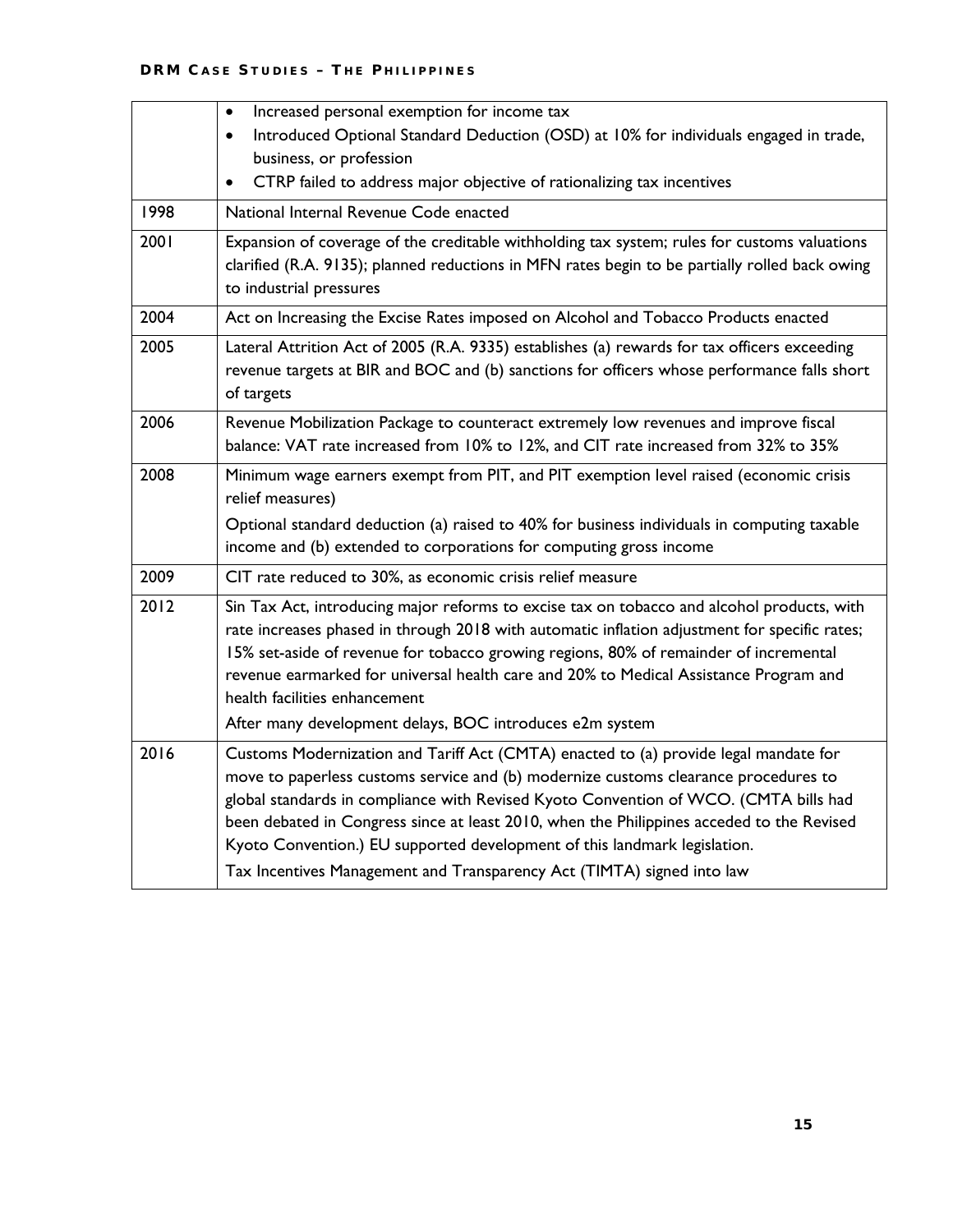## Appendix B – Timeline of Major Tax Administration Reforms

| Year | <b>Reform</b>                                                                                                                                                                                                                                                                                        |
|------|------------------------------------------------------------------------------------------------------------------------------------------------------------------------------------------------------------------------------------------------------------------------------------------------------|
| 1904 | Bureau of Internal Revenue (BIR) created and operationalized                                                                                                                                                                                                                                         |
| 1970 | Tax Account Number (TAN) introduced, along with options for tax payment through banks                                                                                                                                                                                                                |
| 1994 | Tax Computerization Project (TCP) undertaken to introduce a computerized Integrated Tax<br>System (ITS) and Internal Administration System                                                                                                                                                           |
| 1997 | Legal and Enforcement Group created as were the Internal Affairs Service, Taxpayers<br>Assistance Service, Information Planning and Quality Service, and the Revenue Data Centers                                                                                                                    |
| 1999 | Raffle introduced to encourage and educate consumers/taxpayers to demand sales<br>invoices/receipts to strengthen VAT administration                                                                                                                                                                 |
| 2000 | Large Taxpayers Service (LTS) established                                                                                                                                                                                                                                                            |
|      | Excise Taxpayers Service (ETS) established                                                                                                                                                                                                                                                           |
|      | ITS Rollout Acceleration Program implemented to facilitate full utilization of tax<br>computerization in BIR operations                                                                                                                                                                              |
| 2001 | BIR reorganized, integrating functions of the ETS and the LTS                                                                                                                                                                                                                                        |
|      | BIR adopts e-filing and payment system (eFPS), a technology-based system promoting paperless<br>filing of tax returns and payment of taxes                                                                                                                                                           |
| 2003 | <b>BIR Contact Center established</b>                                                                                                                                                                                                                                                                |
|      | Post-Entry Audit Group within BOC created (Executive Order No. 160)                                                                                                                                                                                                                                  |
| 2005 | Run After Tax Evaders (RATE) program introduced                                                                                                                                                                                                                                                      |
|      | Automated Auditing Tool introduced for LTS                                                                                                                                                                                                                                                           |
|      | BOC begins development of e2m (electronic-to-mobile) system, aiming to allow most customs<br>transactions to be conducted by internet, streamline import and export processing, and provide<br>better data for assessments and risk management. (But implementation then encountered long<br>delays) |
| 2009 | Highly visible campaign launched to improve public understanding of tax obligations                                                                                                                                                                                                                  |
|      | Oplan Kandado project introduced, authorizing BIR to order temporary suspension of business                                                                                                                                                                                                          |
|      | operations for non-compliant taxpayers (including failure to issue VAT receipts or invoices)                                                                                                                                                                                                         |
|      | eREG rolled out that provides web-based system for taxpayer registration services, including<br>TIN issuance and payment of registration fees                                                                                                                                                        |
|      | Human Resource Information System (HRIS) launched in BIR national office                                                                                                                                                                                                                             |
|      | BIR revives its "Handang Maglingkod" project to recognize best frontline offices for effective<br>taxpayer service                                                                                                                                                                                   |
| 2010 | Work on eTIS begun at BIR to replace earlier (and outdated) ITS, integrating taxpayer                                                                                                                                                                                                                |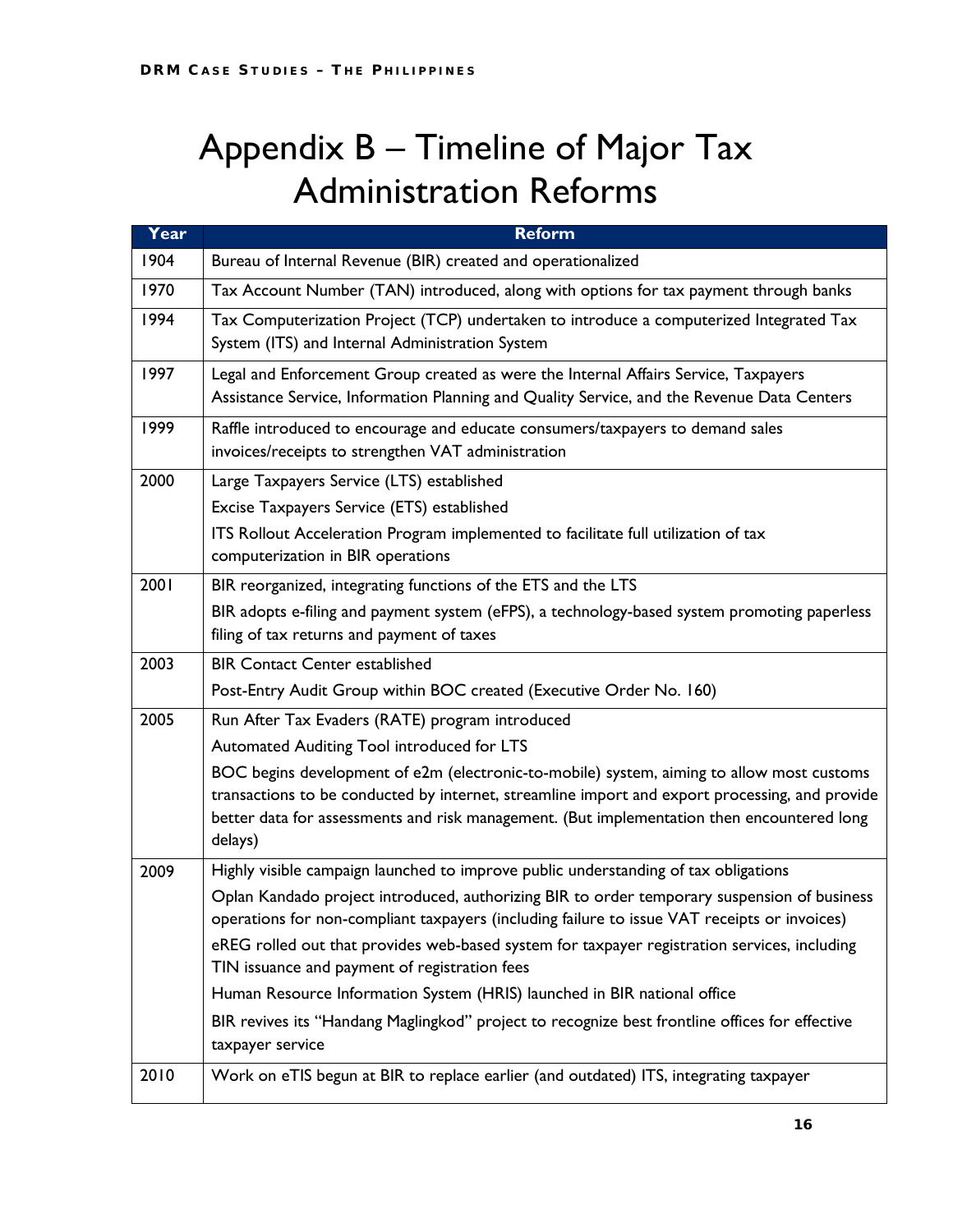|      | registration, accounting, processing, enforcement, and online service delivery                                                                                                                                                                                                                                                         |
|------|----------------------------------------------------------------------------------------------------------------------------------------------------------------------------------------------------------------------------------------------------------------------------------------------------------------------------------------|
| 2013 | BIR Commissioner Kim Henares appointed to Committee of Experts on International Tax<br>Cooperation, under the UN Office of Financing for Development; BIR issues two Memorandum<br>Orders on exchange of information and international cooperation on tax matters                                                                      |
|      | BIR Arrears Management Team begins operation                                                                                                                                                                                                                                                                                           |
|      | President Aquino (a) launches Customs Reform Program, including new management team and<br>(b) creates the Office of Revenue Agency Modernization and the Customs Policy Research<br>Office                                                                                                                                            |
|      | Executive Order 155 removed the Post-Entry Audit Group from BOC and placed its functions<br>in the Fiscal Intelligence Unit at DOF                                                                                                                                                                                                     |
| 2014 | Internal Revenue Stamps Integrated System (IRSIS) on cigarettes implemented                                                                                                                                                                                                                                                            |
|      | Award-winning Public Awareness Campaign (PAC) initiated by BIR                                                                                                                                                                                                                                                                         |
|      | Post-clearance audit removed from BOC, and transferred to Fiscal Intelligence Unit at DOF                                                                                                                                                                                                                                              |
|      | Philippines becomes 68th signatory of the Multilateral Convention on Mutual Administrative<br>Assistance in Tax Matters, developed by OECD to fight international tax avoidance and evasion<br>BIR amends the regulation on exchange of tax information in conformance with international<br>conventions                               |
|      | BOC adopts "open-data policy," including full disclosure of monthly import data, online<br>information on customs procedures, online listing of all regulated imports, and so forth                                                                                                                                                    |
| 2015 | New comprehensive ICT system (eTIS) piloted in the LTS, replacing outdated ITS                                                                                                                                                                                                                                                         |
|      | eBIR forms introduced, expanding e-filing, greatly reducing compliance costs, and strengthening<br>risk management                                                                                                                                                                                                                     |
|      | BOC establishes the Strategic Performance Management System (SPMS)                                                                                                                                                                                                                                                                     |
| 2016 | BOC establishes Customer Assistance and Response Services (BOC-CARES) Unit                                                                                                                                                                                                                                                             |
|      | BOC's e2m system now incorporates Client Profile Registration System, e-Manifest, Import<br>Entry, Online Cargo Release, Transshipment Entry, and Export Declaration                                                                                                                                                                   |
| 2017 | BOC introduces electronic Value Reference Information System (eVRIS) to control under-<br>invoicing, consistent with Revised Kyoto Convention, as authorized by the CMTA                                                                                                                                                               |
|      | BOC creates Authorized Economic Operator (AEO) program, through Customs<br>Administrative Order (CAO) 5-2107, as authorized by the CMTA                                                                                                                                                                                                |
|      | TradeNet platform scheduled for rollout in December, serving as National Single Window for<br>trade facilitation; the platform initially covers rice and 6 other commodities that account for half<br>of the country's trade, and it initially consolidates requirements for 7 cabinet-level departments<br>and 13 government agencies |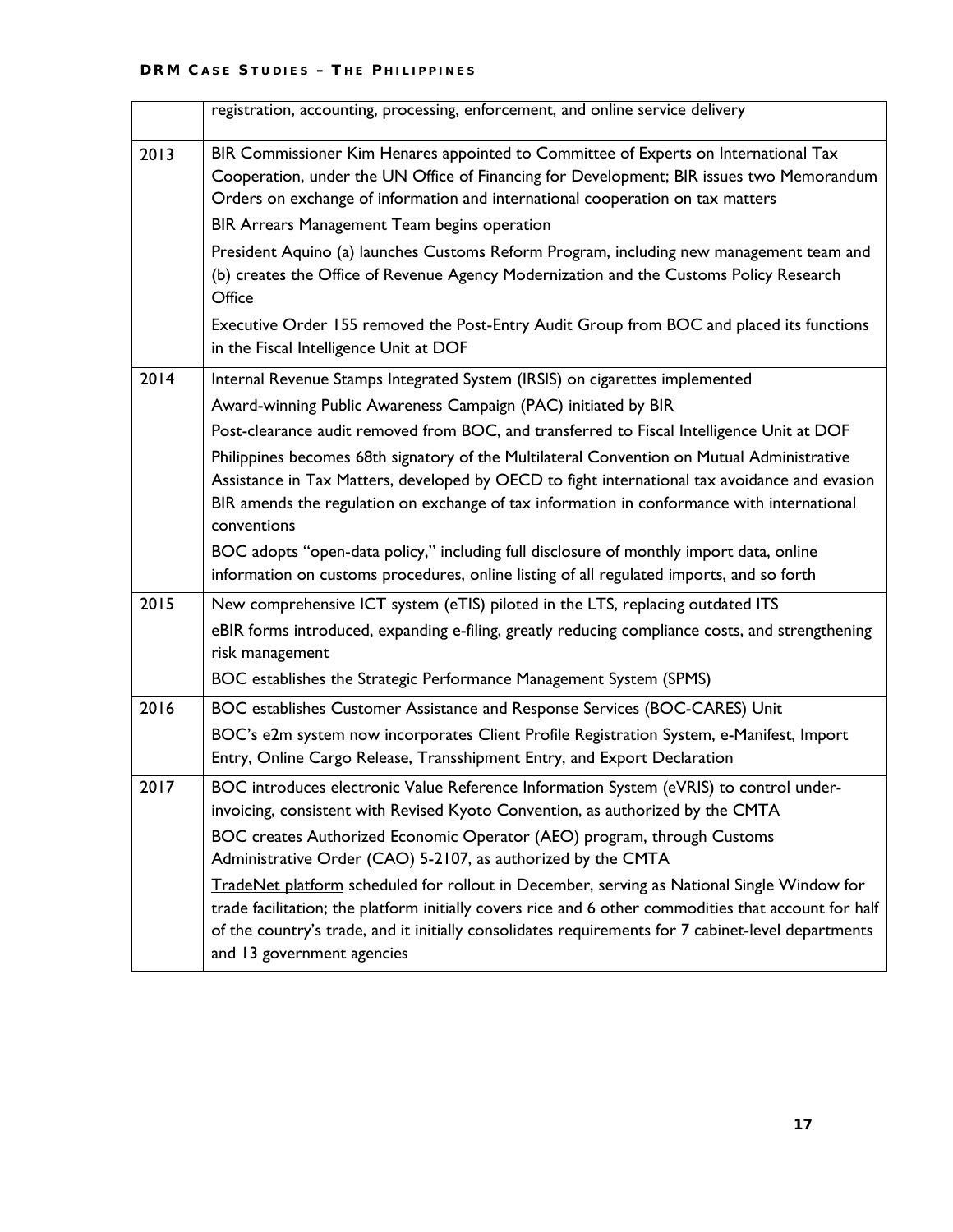| <b>General Overview of the Economy</b>                                                           |       |       |       |             |       |       |       |       |       |                 |       |
|--------------------------------------------------------------------------------------------------|-------|-------|-------|-------------|-------|-------|-------|-------|-------|-----------------|-------|
|                                                                                                  | 1997  | 2007  | 2008  | 2009        | 2010  | 2011  | 2012  | 2013  | 2014  | 2015            | 2016  |
| GDP per capita, PPP (current international \$)                                                   | 3,182 | 4,881 | 5,101 | 5.115       | 5,484 | 5,707 | 6,099 | 6,527 | 6,938 | 7,320           | 7,806 |
| GDP growth (annual %)                                                                            | 5.2   | 6.6   | 4.2   | $  \cdot  $ | 7.6   | 3.7   | 6.7   | 7.1   | 6.1   | 6.1             | 6.9   |
| Inflation, consumer prices (annual %)                                                            | 5.6   | 2.9   | 8.3   | 4.2         | 3.8   | 4.6   | 3.2   | 3.0   | 4.1   | $\mathsf{I}$ .4 | 1.8   |
| Consumer price index (2010 = 100)                                                                | 53    | 85    | 92    | 96          | 100   | 105   | 108   | 111   | 116   | 117             | 120   |
| Population growth (annual %)                                                                     | 2.2   | 1.7   | 1.6   | 1.6         | 1.6   | 1.6   | 1.7   | 1.7   | 1.6   | 1.6             | 1.6   |
| Population, total (in millions)                                                                  | 73.1  | 89.3  | 90.8  | 92.2        | 93.7  | 95.3  | 96.9  | 98.5  | 100.1 | 101.7           | 103.3 |
| Labor force participation rate, total (% of total<br>population ages 15+) (modeled ILO estimate) | 66.4  | 63.5  | 64.1  | 64.4        | 64.9  | 65.4  | 65.0  | 64.7  | 64.6  | 64.7            | 64.7  |
| Personal remittances received (% of GDP)                                                         | 8.3   | 11.0  | 10.8  | 11.9        | 10.8  | 10.3  | 9.8   | 9.8   | 10.1  | 10.2            | 10.2  |
| Agriculture, value added (% of GDP)                                                              | 18.9  | 12.5  | 13.2  | 13.1        | 12.3  | 12.7  | 11.8  | 11.3  | 11.3  | 10.3            | 9.7   |
| Services, etc., value added (% of GDP)                                                           | 49.0  | 54.5  | 53.9  | 55.2        | 55.1  | 55.9  | 56.9  | 57.6  | 57.3  | 58.8            | 59.5  |
| Industry, value added (% of GDP)                                                                 | 32.1  | 33.1  | 32.9  | 31.7        | 32.6  | 31.3  | 31.2  | 31.1  | 31.3  | 30.9            | 30.8  |
| Manufacturing, value added (% of GDP)                                                            | 22.3  | 22.7  | 22.8  | 21.3        | 21.4  | 21.1  | 20.6  | 20.4  | 20.6  | 20.0            | 19.6  |
| Final consumption expenditure (% of GDP)                                                         | 85.8  | 82.8  | 83.2  | 84.5        | 81.3  | 83.2  | 85.1  | 84.2  | 83.1  | 84.7            | 84.7  |
| Gross fixed capital formation (% of GDP)                                                         | 24.4  | 19.9  | 19.7  | 19.0        | 20.5  | 18.7  | 19.6  | 20.6  | 20.7  | 22.0            | 24.6  |
| Merchandise imports (% of GDP)                                                                   | 46.9  | 38.8  | 34.7  | 27.3        | 29.3  | 28.4  | 26.1  | 24.2  | 23.8  | 24.0            | 28.3  |
| Export of goods and services (% of GDP)                                                          | 49.0  | 43.3  | 36.9  | 32.2        | 34.8  | 32.0  | 30.8  | 28.0  | 28.9  | 28.4            | 28.0  |

## Appendix C – Philippines Data

*Source:* World Development Indicators (WDI), World Bank [\(https://data.worldbank.org/products/wdi\)](https://data.worldbank.org/products/wdi)*. Note:* N.A. = not available.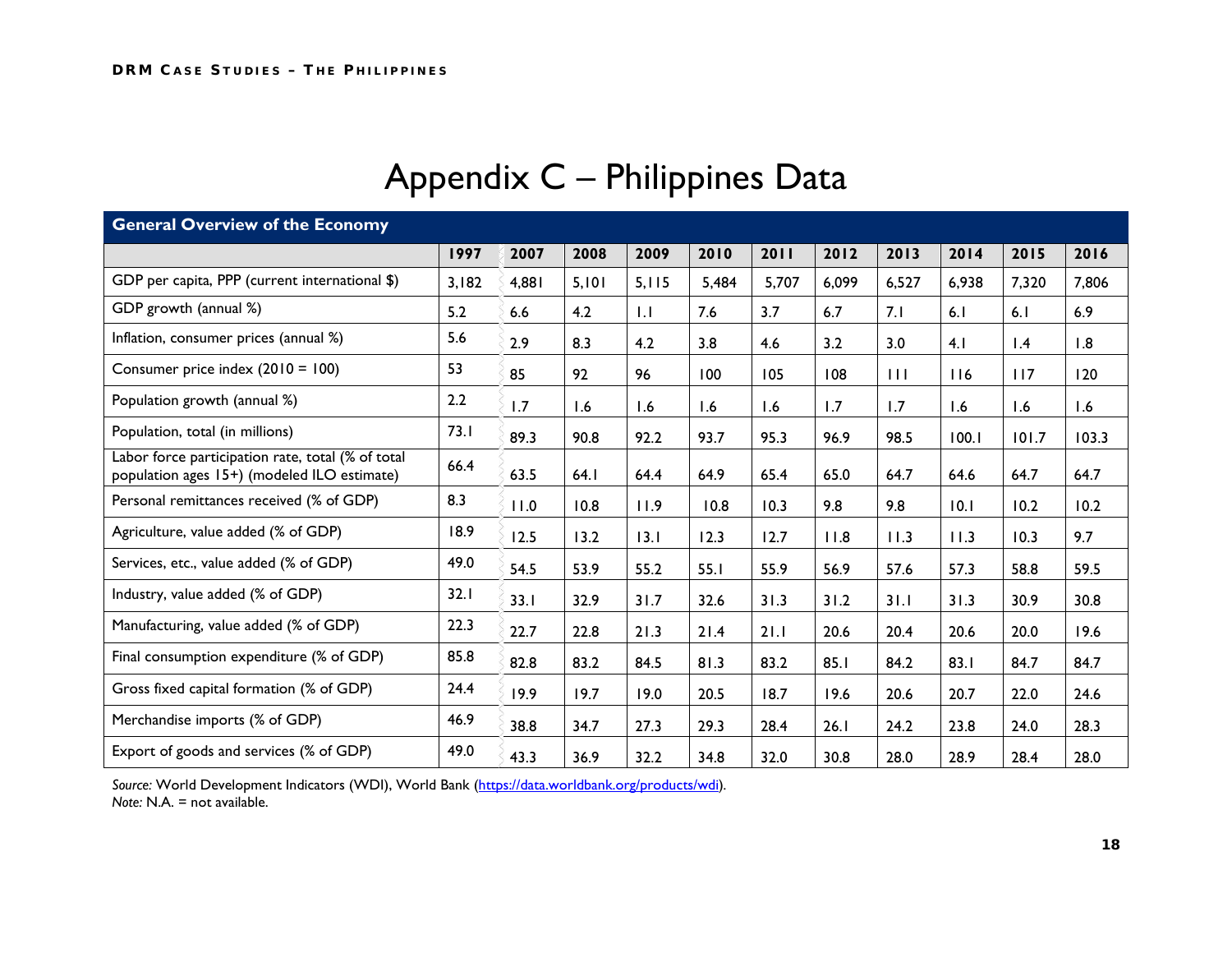| <b>Tax Structure</b>                   |               |                                                                                                                                                                                                                              |
|----------------------------------------|---------------|------------------------------------------------------------------------------------------------------------------------------------------------------------------------------------------------------------------------------|
|                                        | As of<br>2017 | <b>Notes</b>                                                                                                                                                                                                                 |
| Value added tax (VAT) rate             | 12.0%         | Rate increased from 10% effective February 1, 2006. A percentage tax of 3% on business gross<br>receipts is payable by small businesses with sales below the VAT threshold, which have not<br>voluntarily registered for VAT |
| VAT threshold                          | 1,919,500     |                                                                                                                                                                                                                              |
| VAT threshold, % of per capita income  | 24.4%         |                                                                                                                                                                                                                              |
| VAT year introduced                    | 1988          |                                                                                                                                                                                                                              |
| Corporate income tax (CIT) rate        | 30.0%         | Percent of net income or 2% of gross income, whichever is higher                                                                                                                                                             |
| Personal income tax (PIT) minimum rate | 5.0%          |                                                                                                                                                                                                                              |
| PIT minimum income level               | $\mathbf 0$   | In Philippine peso (PHP)                                                                                                                                                                                                     |
| PIT maximum rate                       | 32.0%         | Applies to income over PHP 500,000                                                                                                                                                                                           |
| PIT maximum income level               | 500,000       | In PHP                                                                                                                                                                                                                       |
| Social Security rate (payroll tax)     | 11%           | Percent of monthly salary credit not exceeding PHP 16,000, paid by the employer (7.37%) and<br>the employee (3.63%)                                                                                                          |
| <b>Custom Duty Rates:</b>              |               |                                                                                                                                                                                                                              |
| Most Favored Nation (MFN) rate         | $0 - 30%$     | Basic rate of duty applicable to imports coming from non-ASEAN members                                                                                                                                                       |
| ASEAN Trade in Goods Agreement (ATIGA) | 0%            | Member states agreed to place 99% of all products at 0 duty rate                                                                                                                                                             |

*Source:* Deloitte, *International Tax: Philippines Highlights 2017,* available at: [https://www2.deloitte.com/content/dam/Deloitte/global/Documents/Tax/dttl-tax](https://www2.deloitte.com/content/dam/Deloitte/global/Documents/Tax/dttl-tax-philippineshighlights-2017.pdf)[philippineshighlights-2017.pdf.](https://www2.deloitte.com/content/dam/Deloitte/global/Documents/Tax/dttl-tax-philippineshighlights-2017.pdf)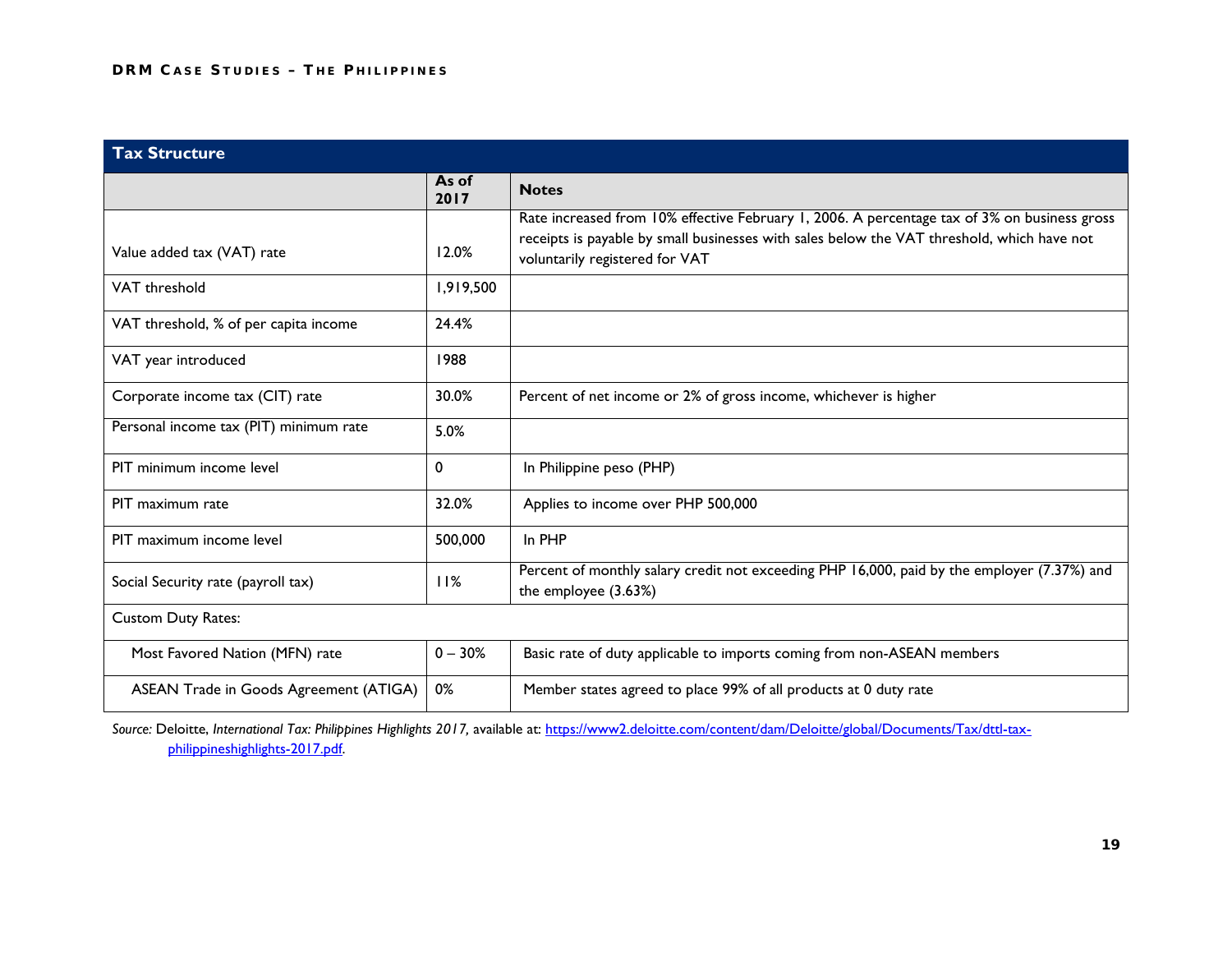| <b>Tax Administration</b>                                         |        |        |        |        |        |        |        |       |         |         |  |
|-------------------------------------------------------------------|--------|--------|--------|--------|--------|--------|--------|-------|---------|---------|--|
|                                                                   | 2007   | 2008   | 2009   | 2010   | 2011   | 2012   | 2013   | 2014  | 2015    | 2016    |  |
| Number of tax returns filed (in<br>millions)                      | 14.5   | 15.2   | 16.1   | 15.7   | 16.9   | 17.6   | 18.5   | 18.9  | 18.6    | 16.5    |  |
| Income taxes                                                      | 2.0    | 2.1    | 2.2    | 2.3    | 2.4    | 2.5    | 2.5    | 2.5   | 2.5     | 2.2     |  |
| Withholding taxes                                                 | 5.5    | 5.7    | 6.0    | 6.4    | 7.0    | 7.2    | 7.8    | 7.7   | 7.3     | 6.0     |  |
| <b>VAT</b>                                                        | 1.8    | 1.9    | 1.9    | 1.9    | 1.9    | 2.1    | 2.1    | 2.2   | 1.9     | 1.4     |  |
| Percentage taxes                                                  | 3.3    | 3.6    | 4.0    | 4.2    | 4.8    | 5.0    | 5.3    | 5.6   | 5.9     | 5.9     |  |
| Registered Taxpayers (in millions)                                | 13.5   | 15.0   | 15.8   | 17.3   | 19.0   | 20.8   | 23.0   | 24.9  | 27.2    | 29.8    |  |
| Large Taxpayers Services (LTS)<br>revenue, % of total BIR revenue | 63.0   | 55.6   | 60.9   | 57.6   | 63.8   | 63.8   | 64.0   | 63.5  | 62.8    | 62.5    |  |
| Number of taxpayers served by LTS                                 | 1,453  | 1,108  | 1,522  | 1,196  | 1,943  | 1,968  | 2,028  | 2,128 | 2,287   | N.A.    |  |
| BIR collections, % of BIR goal                                    | N.A.   | 96.1   | 94.0   | 100.4  | 107.4  | 99.2   | 97.0   | 91.7  | 86.1    | 97.3    |  |
| BIR operating expense, % of<br>collections                        | 0.63   | 0.72   | 0.76   | 0.79   | 0.78   | 0.60   | 0.61   | 0.50  | 0.48    | 0.48    |  |
| Number of staff complement - BIR                                  | 11,475 | 11,341 | 10,824 | 10,717 | 10,387 | 10,187 | 10,189 | 7,525 | 9,549   | 9,855   |  |
| Number of authorized staff - BOC                                  | N.A.   | N.A.   | N.A.   | N.A.   | N.A.   | 3,547  | 3,515  | N.A.  | N.A.    | 6,285   |  |
| Number of authorized BOC<br>positions filled                      | N.A.   | N.A.   | N.A.   | N.A.   | N.A.   | N.A.   | N.A.   | N.A.  | N.A.    | 2,939   |  |
| Activated eFPS users                                              | 22,235 | 27,693 | 30,816 | N.A.   | 48305  | 54594  | 67,024 | N.A.  | 124,434 | 154,958 |  |
| Number of tax returns e-filed                                     | N.A.   | N.A.   | N.A.   | N.A.   | N.A.   | N.A.   | 1.5    | 1.9   | 10.0    | 17.4    |  |

*Sources:* Bureau of Internal Revenue (as provided by National Tax Research Center) and e-filing data from USAID FPI project. *Note:* N.A. = not available.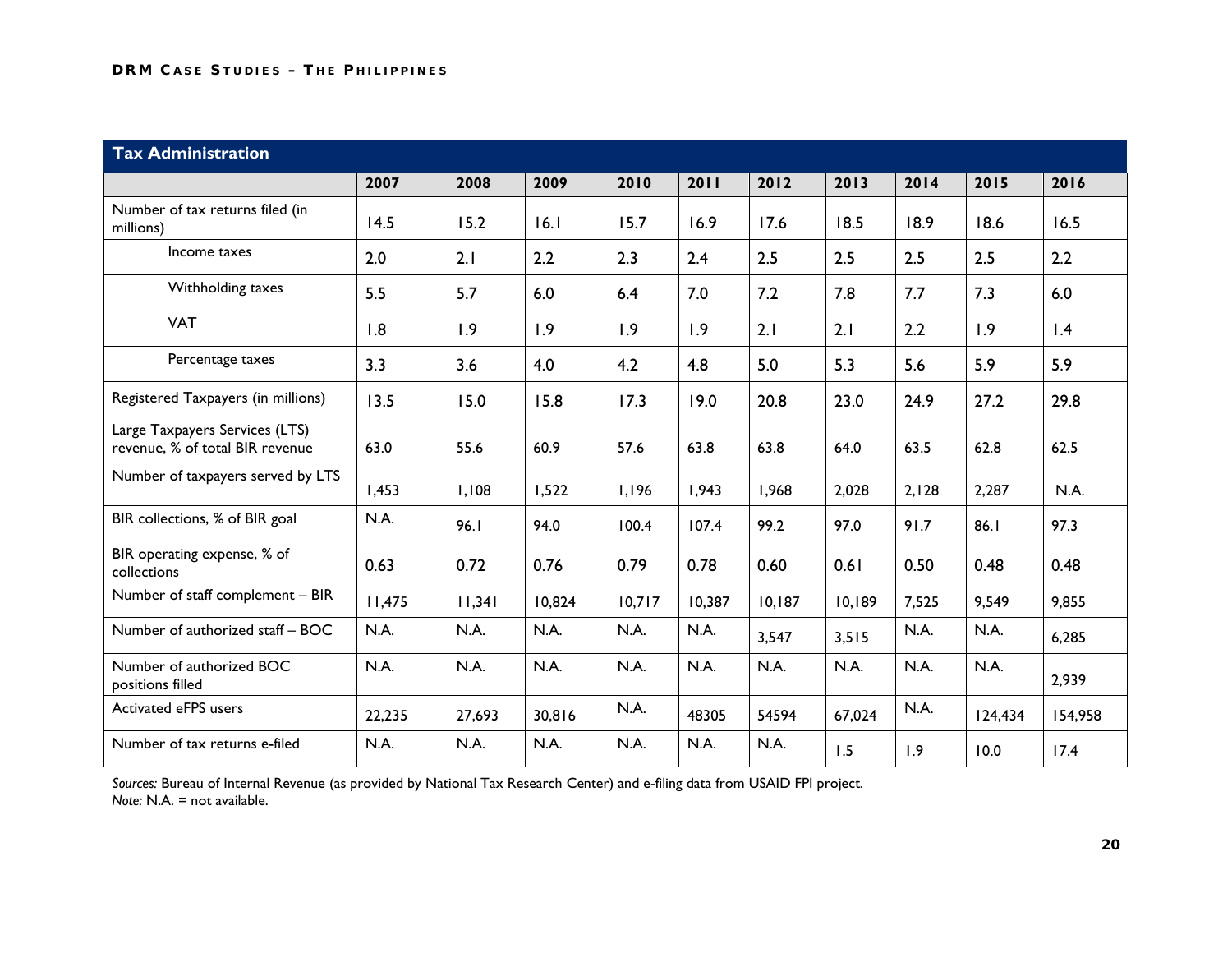| <b>Domestic Resource Mobilization (as percent of GDP)</b> |                  |                  |                   |                   |                   |                  |                  |                  |                  |                   |                  |
|-----------------------------------------------------------|------------------|------------------|-------------------|-------------------|-------------------|------------------|------------------|------------------|------------------|-------------------|------------------|
|                                                           | 1997             | 2007             | 2008              | 2009              | 2010              | 2011             | 2012             | 2013             | 2014             | 2015              | 2016             |
| <b>National Government Revenues</b>                       | 17.6             | 16.5             | 15.6              | $\overline{14.0}$ | 13.4              | 14.0             | 14.5             | 14.9             | 15.1             | 15.9              | 15.2             |
| <b>National Tax Revenues</b>                              | 15.4             | 13.5             | $\overline{13.6}$ | 12.2              | $\overline{12.1}$ | 12.4             | 12.9             | 13.3             | 13.6             | $\overline{13.7}$ | 13.7             |
| <b>Direct Taxes</b>                                       | 6.2              | 6.4              | 6.4               | $\overline{5.6}$  | $\overline{5.6}$  | 6.0              | 6.2              | 6.4              | 6.4              | 6.5               | 6.5              |
| Income Tax                                                | 6.1              | 6.2              | 6.2               | 5.4               | 5.4               | 5.9              | 6.1              | 6.2              | 6.2              | 6.4               | 6.4              |
| Corporate Income Tax                                      | $\overline{3.0}$ | 3.5              | 3.7               | $\overline{3.2}$  | 3.1               | 3.5              | 3.5              | $\overline{3.7}$ | 3.6              | 3.7               | $\overline{3.7}$ |
| Individual Income Tax                                     | 2.2              | $\overline{2.1}$ | $\overline{2.0}$  | $\overline{1.7}$  | $\overline{1.9}$  | $\overline{2.0}$ | $\overline{2.1}$ | $\overline{2.1}$ | $\overline{2.2}$ | $\overline{2.3}$  | 2.4              |
| Others                                                    | 0.8              | 0.6              | 0.6               | 0.6               | 0.5               | 0.4              | 0.5              | 0.4              | 0.4              | 0.4               | 0.3              |
| <b>Transfer Taxes</b>                                     | $\overline{0.0}$ | 0.0              | 0.0               | 0.0               | $\overline{0.0}$  | $\overline{0.0}$ | 0.0              | 0.0              | 0.0              | 0.0               | 0.0              |
| <b>Other Direct Taxes</b>                                 | $\overline{0.1}$ | $\overline{0.1}$ | $\overline{0.1}$  | $\overline{0.1}$  | $\overline{0.1}$  | $\overline{0.1}$ | $\overline{0.1}$ | $\overline{0.1}$ | $\overline{0.1}$ | $\overline{0.1}$  | 0.1              |
| <b>Indirect Taxes</b>                                     | 9.1              | 7.2              | 7.2               | 6.7               | 6.6               | 6.3              | 6.7              | 6.9              | 7.2              | 7.2               | 7.2              |
| <b>Excise Taxes</b>                                       | 2.4              | 1.0              | 1.0               | 1.0               | 1.0               | 0.9              | 0.9              | 1.3              | 1.3              | 1.4               | $\mathsf{I}$ .4  |
| <b>Domestic</b>                                           | 2.3              | 0.8              | $\overline{0.8}$  | $\overline{0.8}$  | 0.7               | 0.7              | $\overline{0.7}$ | 1.0              | $  \cdot  $      | 1.2               | $\overline{1.1}$ |
| Foreign                                                   | 0.1              | 0.2              | $\overline{0.2}$  | $\overline{0.2}$  | $\overline{0.2}$  | $\overline{0.2}$ | $\overline{0.2}$ | $\overline{0.2}$ | 0.2              | $\overline{0.2}$  | 0.3              |
| <b>License and Business Taxes</b>                         | $\overline{4.1}$ | 4.6              | 4.4               | 4.3               | $\overline{4.2}$  | 4.4              | 4.8              | $\overline{4.8}$ | $\overline{4.9}$ | 4.7               | 4.7              |
| <b>VAT</b>                                                | 3.3              | $\overline{4.0}$ | $\overline{3.8}$  | $\overline{3.8}$  | 3.7               | 3.9              | 4.3              | 4.2              | 4.4              | 4.3               | 4.3              |
| Domestic                                                  | $\overline{1.8}$ | $\overline{2.1}$ | 1.8               | 2.1               | $\overline{1.9}$  | 1.9              | 2.2              | $\overline{2.2}$ | 2.2              | 2.2               | 2.3              |
| Foreign                                                   | 1.6              | $\overline{1.9}$ | $\overline{2.0}$  | $\overline{1.7}$  | $\overline{1.7}$  | $\overline{2.1}$ | $\overline{2.1}$ | $\overline{2.1}$ | $\overline{2.2}$ | $\overline{2.1}$  | $\overline{2.0}$ |
| <b>Other Business Taxes</b>                               | 0.8              | 0.6              | 0.5               | 0.5               | 0.5               | 0.5              | 0.5              | 0.5              | 0.4              | 0.4               | 0.4              |
| <b>Import Duties</b>                                      | 1.7              | 0.7              | 0.6               | 0.5               | 0.5               | 0.3              | 0.3              | 0.3              | 0.4              | 0.4               | 0.3              |
| <b>Other Indirect Taxes</b>                               | 0.9              | 0.9              | 1.3               | 0.8               | 0.9               | 0.7              | 0.6              | 0.6              | 0.7              | 0.7               | 0.7              |
| <b>National Non-Tax Revenues</b>                          | 2.2              | 3.0              | 2.0               | $\overline{1.8}$  | 1.3               | 1.6              | 1.6              | 1.6              | 1.5              | 2.2               | $\overline{1.5}$ |

*Source:* NTRC.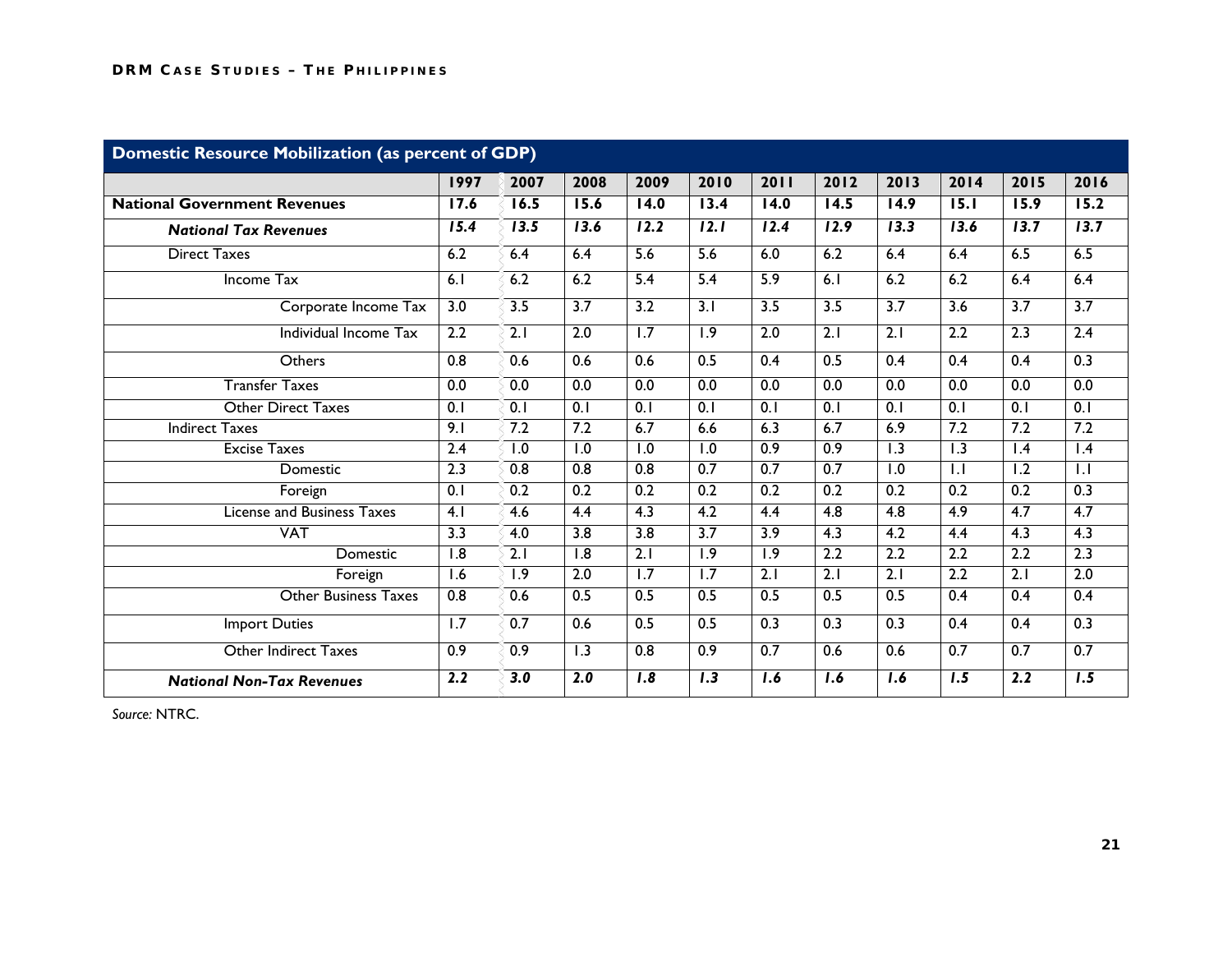| Domestic Resource Mobilization (as percent of tax revenue) |                   |                  |                   |                   |                   |                   |                  |                   |                   |                   |                   |
|------------------------------------------------------------|-------------------|------------------|-------------------|-------------------|-------------------|-------------------|------------------|-------------------|-------------------|-------------------|-------------------|
|                                                            | 1997              | 2007             | 2008              | 2009              | 2010              | 2011              | 2012             | 2013              | 2014              | 2015              | 2016              |
| <b>National Tax Revenues</b>                               | 100.0             | 100.0            | 100.0             | 100.0             | 100.0             | 100.0             | 100.0            | 100.0             | 100.0             | 100.0             | 100.0             |
| <b>Direct Taxes</b>                                        | 40.6              | 47.0             | 47.1              | 45.6              | 45.9              | 48.8              | 48.4             | 47.8              | 46.8              | 47.4              | 47.5              |
| <b>Income Tax</b>                                          | 39.8              | 45.8             | 46.0              | 44.4              | 44.7              | 47.6              | 47.2             | 46.8              | 45.7              | 46.4              | 46.4              |
| Corporate Income Tax                                       | 19.8              | 25.9             | 27.2              | 25.9              | 25.6              | 28.1              | 27.2             | 27.6              | 26.5              | 26.9              | 26.8              |
| Individual Income Tax                                      | $\overline{14.5}$ | 15.2             | $\overline{14.4}$ | 13.9              | $\overline{15.3}$ | 6.1               | 16.4             | $\overline{16.1}$ | $\overline{16.5}$ | $\overline{17.0}$ | 17.3              |
| Others                                                     | 5.5               | 4.8              | 4.4               | 4.5               | 3.9               | 3.4               | 3.6              | $\overline{3.1}$  | 2.7               | 2.6               | 2.3               |
| <b>Transfer Taxes</b>                                      | 0.2               | $\overline{0.1}$ | $\overline{0.1}$  | 0.1               | 0.2               | $\overline{0.2}$  | 0.3              | $\overline{0.2}$  | 0.3               | 0.3               | 0.3               |
| <b>Other Direct Taxes</b>                                  | 0.7               | $\overline{1.1}$ | $\overline{1.0}$  | $\overline{1.1}$  | $\overline{1.0}$  | $\overline{1.0}$  | 0.9              | 0.8               | $\overline{0.8}$  | $\overline{0.7}$  | 0.8               |
| <b>Indirect Taxes</b>                                      | 59.4              | 53.0             | 52.9              | 54.4              | 54.1              | 51.2              | 51.6             | 52.2              | 53.2              | 52.6              | 52.5              |
| <b>Excise Taxes</b>                                        | 15.7              | 7.3              | 7.3               | 8.0               | 8.1               | 7.3               | 7.2              | 9.5               | 9.6               | 10.4              | 10.5              |
| Domestic                                                   | 15.3              | 5.9              | 5.9               | 6.2               | 6.1               | 5.7               | 5.3              | 7.7               | 7.9               | 8.7               | 8.2               |
| Foreign                                                    | 0.5               | $\overline{1.4}$ | $\overline{1.5}$  | $\overline{1.8}$  | $\overline{1.9}$  | $\overline{1.7}$  | $\overline{1.9}$ | $\overline{1.8}$  | $\overline{1.8}$  | $\overline{1.7}$  | 2.3               |
| <b>License and Business Taxes</b>                          | 26.7              | 33.8             | 32.2              | 35.1              | 34.3              | 35.8              | 37.0             | 35.9              | 35.7              | 34.5              | 34.5              |
| <b>VAT</b>                                                 | 21.7              | 29.4             | 28.3              | 30.8              | 30.2              | 31.9              | 33.1             | 31.9              | 32.5              | 31.3              | 31.2              |
| Domestic                                                   | 11.4              | 15.5             | $\overline{13.4}$ | $\overline{17.1}$ | 15.8              | 15.2              | 16.9             | $\overline{16.3}$ | $\overline{16.2}$ | $\overline{16.2}$ | $\overline{16.6}$ |
| Foreign                                                    | 10.3              | 13.8             | 14.9              | 13.6              | $\overline{14.4}$ | $\overline{16.7}$ | 16.2             | 15.6              | $\overline{16.2}$ | 15.1              | 14.6              |
| <b>Other Business Taxes</b>                                | 4.9               | $\overline{4.4}$ | 3.9               | 4.4               | 4.1               | 3.9               | 3.9              | 4.0               | $\overline{3.3}$  | 3.2               | $\overline{3.3}$  |
| <b>Import Duties</b>                                       | 10.9              | 5.2              | $\overline{4.2}$  | $\overline{4.5}$  | $\overline{4.3}$  | $\overline{2.7}$  | $\overline{2.5}$ | $\overline{2.1}$  | $\overline{2.6}$  | $\overline{2.6}$  | 2.5               |
| Other Indirect Taxes                                       | 6.0               | 6.8              | 9.3               | 6.8               | 7.4               | 5.4               | 5.0              | 4.7               | 5.2               | 5.1               | 5.0               |

*Source:* NTRC.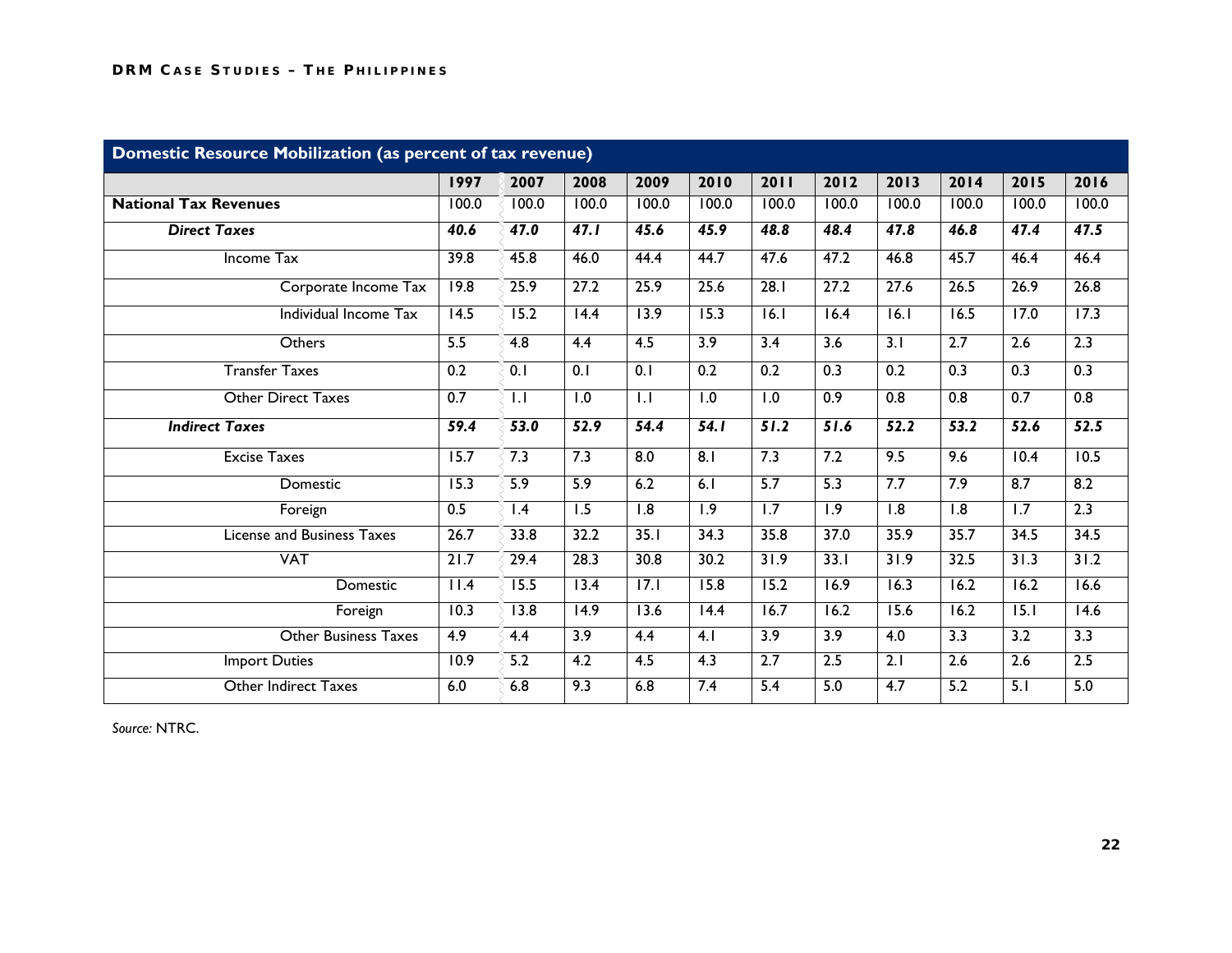| <b>Taxes and The Business Environment</b>                                                         |      |      |      |       |       |       |       |       |       |       |                  |
|---------------------------------------------------------------------------------------------------|------|------|------|-------|-------|-------|-------|-------|-------|-------|------------------|
|                                                                                                   | 2006 | 2007 | 2008 | 2009  | 2010  | 2011  | 2012  | 2013  | 2014  | 2015  | 2016             |
| Ease of Doing Business Rank                                                                       | N.A. | N.A. | N.A. | N.A.  | N.A.  | N.A.  | N.A.  | N.A.  | N.A.  | 99    | 99               |
| Overall Distance to Frontier (DTF)                                                                | N.A. | N.A. | N.A. | 54.29 | 54.99 | 55.65 | 55.92 | 59.86 | 59.89 | 59.53 | 60.4             |
| Paying Taxes - Rank                                                                               | N.A. | N.A. | N.A. | N.A.  | N.A.  | N.A.  | N.A.  | N.A.  | N.A.  | 120   | $\overline{115}$ |
| Paying Taxes - Payments (number per year)                                                         | 48   | 47   | 47   | 47    | 47    | 47    | 47    | 36    | 36    | 36    | $\overline{28}$  |
| Paying Taxes - Time (hours per year)                                                              | 195  | 195  | 195  | 195   | 195   | 195   | 193   | 193   | 193   | 9     | $\overline{186}$ |
| Paying Taxes - Post-filing index (0-100)                                                          | N.A. | N.A. | N.A. | N.A.  | N.A.  | N.A.  | N.A.  | N.A.  | N.A.  | 49.8  | 49.8             |
| Percent of firms visited or required to meet with<br>tax officials-average                        | N.A. | N.A. | N.A. | N.A.  | N.A.  | N.A.  | N.A.  | N.A.  | N.A.  | 73.9  | N.A.             |
| If there were visits, average number of visits or<br>required meetings with tax officials-average | N.A. | N.A. | N.A. | N.A.  | N.A.  | N.A.  | N.A.  | N.A.  | N.A.  | 1.4   | N.A.             |
| Percent of firms identifying tax rates as a major<br>constraint-average                           | N.A. | N.A. | N.A. | N.A.  | N.A.  | N.A.  | N.A.  | N.A.  | N.A.  | 26.4  | N.A.             |
| Percent of firms identifying tax administration as a<br>major constraint-average                  | N.A. | N.A. | N.A. | N.A.  | N.A.  | N.A.  | N.A.  | N.A.  | N.A.  | 20.8  | N.A.             |
| Percent of firms expected to give gifts in meetings<br>with tax officials-average                 | N.A. | N.A. | N.A. | N.A.  | N.A.  | N.A.  | N.A.  | N.A.  | N.A.  | 4.1   | N.A.             |
| Percent of firms identifying corruption as a major<br>constraint-average                          | N.A. | N.A. | N.A. | N.A.  | N.A.  | N.A.  | N.A.  | N.A.  | N.A.  | 35.4  | N.A.             |

*Sources:* Doing Business Indicators, World Bank (http://www.doingbusiness.org/); Enterprise Survey Data, World Bank (http://www.enterprisesurveys.org/). *Note:* N.A. = not available.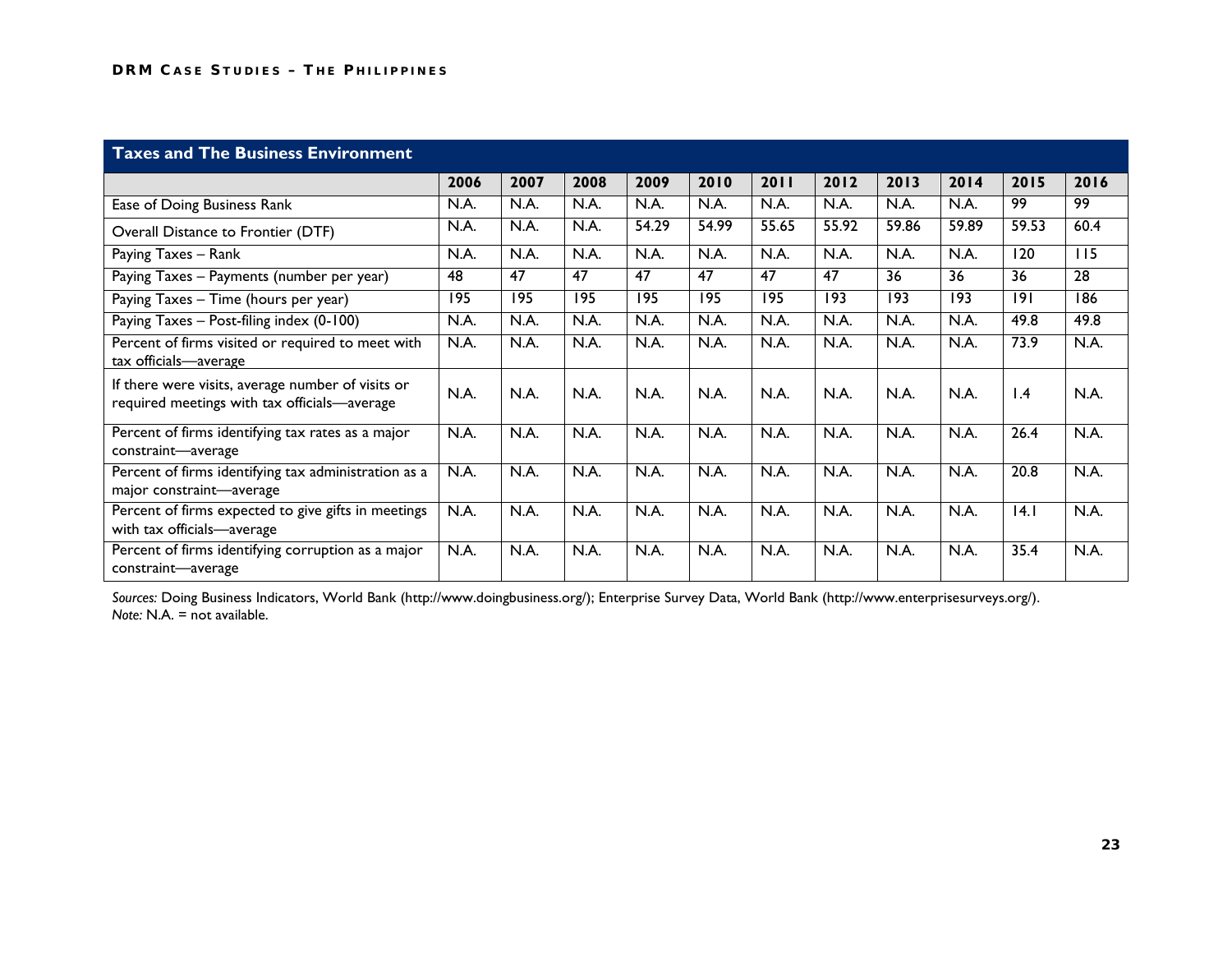### Selected Bibliography

- Bautista, Romeo, and Gwendolyn Tecson. 2003. "International Dimensions." Chapter 5 in *The Philippines Economy: Development, Policies, and Challenges, edited by* A. M. Balisacan and Hal Hill. New York: Oxford University Press.
- Boo, Donaldo M. 2017. "Proposed Reforms on the Personal Income Tax." *NTRC Tax Research Journal.* Vol XXIX.2. (March-April): 1−46.
- Botman, Dennis, Alexander Klemm, and Reza Baqir. 2008. "Investment Tax Credits and Effective Tax Rates in the Philippines." IMF Working Paper No. WP/08/207. Washington, DC: International Monetary Fund.
- Bundoc-Aquino, Rubina P. 2016. "TIMTA: Transparency in Tax Incentives Management and Accounting." *Business World Online,* January 25.
- BIR (Bureau of Internal Revenue). 2016. *Annual Report 2016* (and Annual Reports from 2015, 2014, 2013, 2012, 2011, 2010, 2009, and 2008). Manila: BIR.

BOC (Bureau of Customs). 2014. *Annual Report 2014*. Manila: BOC.

———. 2015. *Annual Report 2015*. Manila: BOC.

Chalk, Nigel. 2001. "Tax Incentives in the Philippines: A Regional Perspective." IMF Working Paper No. WP/01/181, IMF, Washington, DC.

Deloitte. 2017. *International Tax: Philippines Highlights 2017*. Manila: Deloitte/Philippines.

- Diokno, Benjamin E. 2005. "Reforming the Philippines Tax System: Lessons from Two Tax Reform Programs." Discussion Paper No. 0502, University of the Philippines School of Economics, Manila.
- Glenday, Graham. 2014. *Tax Expenditure Account of the Philippines, Fiscal Year 2011.* Durham: Duke Center for International Development.
- IMF (International Monetary Fund). 2009. "Philippines: Staff Report for the 2008 Article IV Consultation." Country Report No. 09/62, IMF, Washington, DC.
- ———. 2010. "Philippines: Staff Report for the 2009 Article IV Consultation." Country Report No. 10/45, IMF, Washington, D.C.
- ———. 2011. "Philippines: Staff Report for the 2010 Article IV Consultation." Country Report No. 11/59, IMF, Washington, D.C.
- ———. 2012. "Philippines: Staff Report for the 2011 Article IV Consultation." Country Report No. 12/49, IMF, Washington, DC.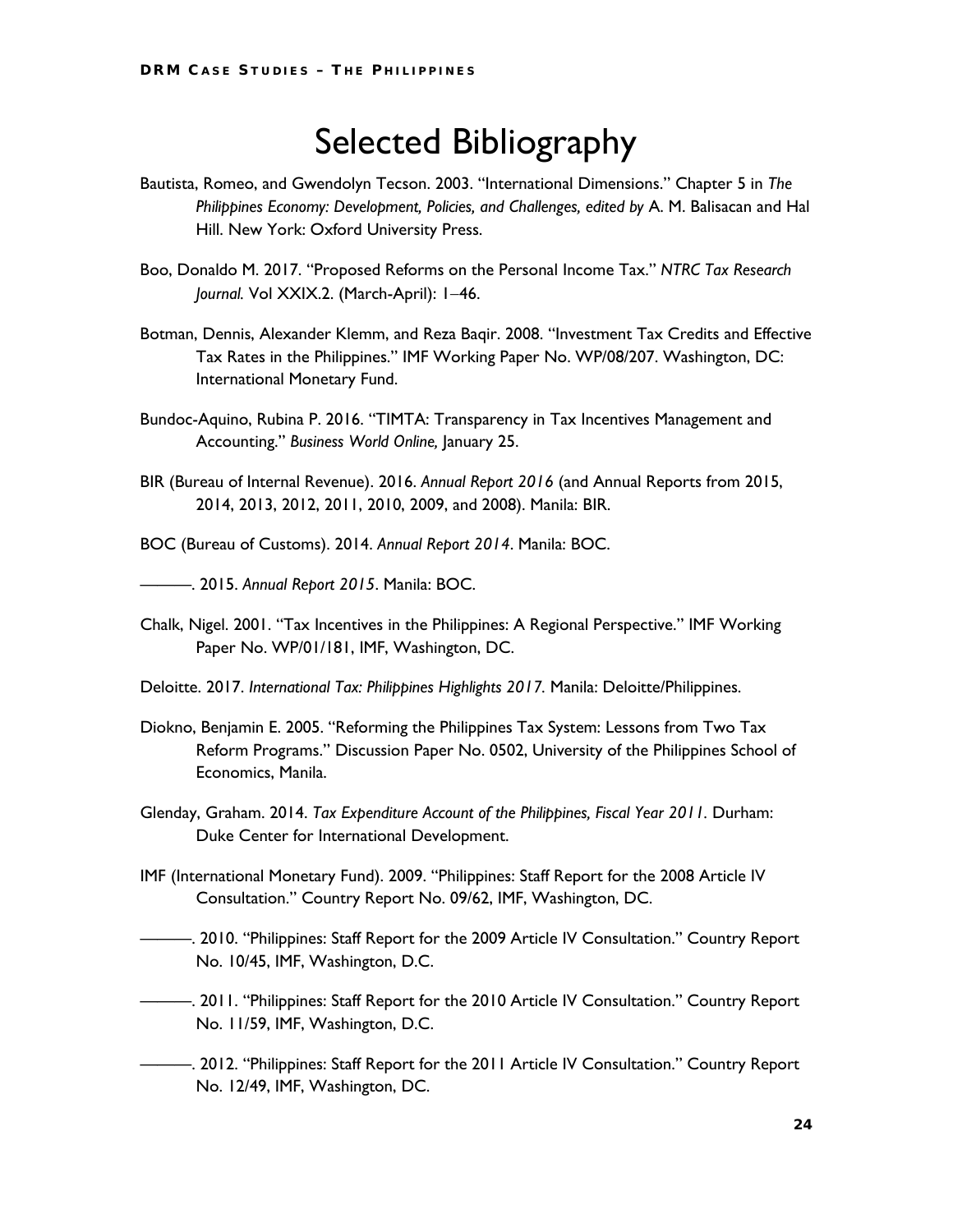- ———. 2013a. "Philippines: Technical Assistance Report on Road Map for a Pro-Growth and Equitable Tax System." Country Report No. 12/60, IMF, Washington, DC.
- ———. 2013b. "Philippines: Selected Issues Tax Collections in the Philippines: An Empirical Analysis." Country Report No. 13/103, IMF, Washington, DC.
- —. 2014. "Philippines: Staff Report for the 2014 Article IV Consultation." Country Report No. 14/245, IMF, Washington, DC.
- ———. 2015a. "Philippines: Fiscal Transparency Evaluation*."* Country Report No. 15/156, IMF, Washington, DC.
- ———. 2015b. "Philippines: Staff Report for the 2015 Article IV Consultation." Country Report No. 15/246, IMF, Washington, DC.
	- ———. 2016. *"Philippines: Staff Report for the 2016 Article IV Consultation*." Country Report No. 16/309, IMF, Washington, DC.
- Jurado, Florida J. 2017. "Proposed Reforms on Value-Added Tax," *NTRC Tax Research Journal*  XXIX.3 (May-June): 12−64.
- Kaiser, Kai, Caryn Bredenkamp, and Roberto Iglesias. 2016. *Sin Tax Reform in the Philippines: Transforming Public Finance, Health and Governance for More Inclusive Development.*  Directions in Development. Washington, DC: World Bank.
- Kitain, Alexander. 2015. "Philippines Experiences Nearly Seven-Fold Increase in Electronic Tax Filing." *Development*. Fall. [http://dai-global-developments.com/articles/philippines-experiences-major-increase-in](http://dai-global-developments.com/articles/philippines-experiences-major-increase-in-electronic-tax-filing/)[electronic-tax-filing/](http://dai-global-developments.com/articles/philippines-experiences-major-increase-in-electronic-tax-filing/)
- Manusan, Rosario. 2003. "Tax Administration Reform: (Semi-) Autonomous Revenue Authority Anyone?" Discussion Paper No. 2003-05, Philippines Institute for Development Studies, Manila.
- Menardo, Amelia A. 2004. "Tariff Reforms in the Philippines." Paper presented to the APEC for the High-Level Conference on Structural Reform, September 8-9, 2004, Tokyo, Japan.
- MCC (Millennium Challenge Corporation). 2017. "Measuring Results of the Philippines Revenue Administration and Reform Project." March 31, 2017. https://www.mcc.gov/resources/doc/summarymeasuring-results-of-the-philippines-revenue-administration-and-ref
- NTRC (National Tax Research Center). 2016. *Guide to Philippine Taxes.* [http://www.ntrc.gov.ph/products](http://www.ntrc.gov.ph/products-and-services/2016-guide-to-philippine-taxes)[and-services/2016-guide-to-philippine-taxes](http://www.ntrc.gov.ph/products-and-services/2016-guide-to-philippine-taxes)
- NORC. 2016. *MCA-Philippines Revenue Administration Reform Project (RARP): Baseline and Follow-up Survey Analysis.* Chicago: NORC at the University of Chicago.
- Republic of the Philippines, Congress of the Philippines. 2015. *An Act Modernizing the Customs and Tariff Administration. Republic* Act. No. 10863. Manila.